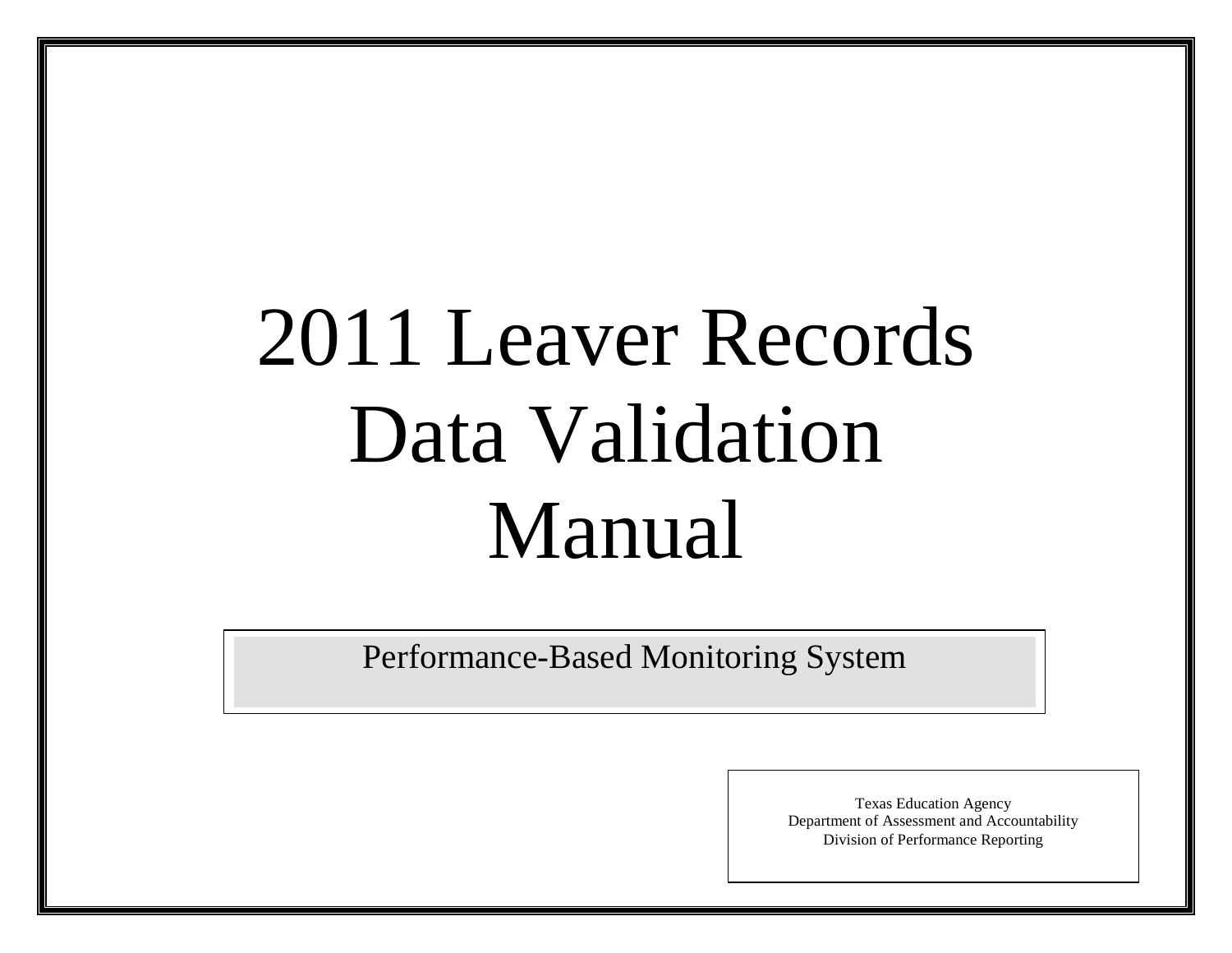**Copyright © Notice** The materials are copyrighted © and trademarked ™ as the property of the Texas Education Agency (TEA) and may not be reproduced without the express written permission of TEA, except under the following conditions:

- 1) Texas public school districts, charter schools, and Education Service Centers may reproduce and use copies of the Materials and Related Materials for the districts' and schools' educational use without obtaining permission from TEA.
- 2) Residents of the state of Texas may reproduce and use copies of the Materials and Related Materials for individual personal use only without obtaining written permission of TEA.
- 3) Any portion reproduced must be reproduced in its entirety and remain unedited, unaltered and unchanged in any way.
- 4) No monetary charge can be made for the reproduced materials or any document containing them; however, a reasonable charge to cover only the cost of reproduction and distribution may be charged.

Private entities or persons located in Texas that are **not** Texas public school districts, Texas Education Service Centers, or Texas charter schools **or** any entity, whether public or private, educational or non-educational, located **outside the state of Texas** *MUST* obtain written approval from TEA and will be required to enter into a license agreement that may involve the payment of a licensing fee or a royalty.

For information contact:

Office of Copyrights, Trademarks, License Agreements, and Royalties Texas Education Agency 1701 N. Congress Ave. Austin, TX 78701-1494 Phone: (512) 463-9270 Email[: copyrights@tea.state.tx.us](mailto:copyrights@tea.state.tx.us)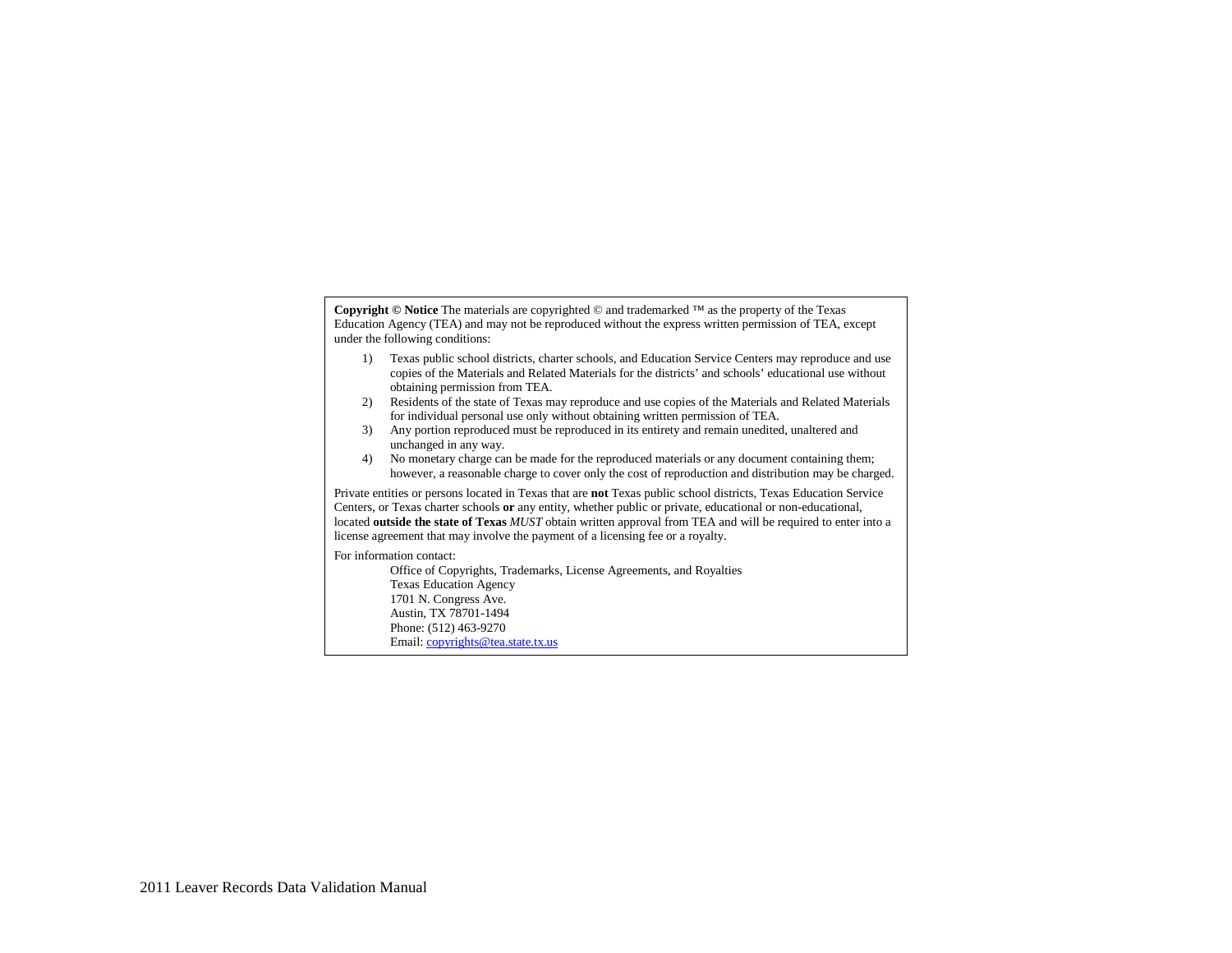### <span id="page-2-0"></span>**Table of Contents** 2011 Leaver Records Data Validation Manual

### **Section I: Introduction**

### **Section II: 2011 Leaver Records Data Validation Indicators**

<sup>&</sup>lt;sup>1</sup> PET is the Person Identification Database (PID) Enrollment Tracking (PET) extension.

<sup>2011</sup> Leaver Records Data Validation Manual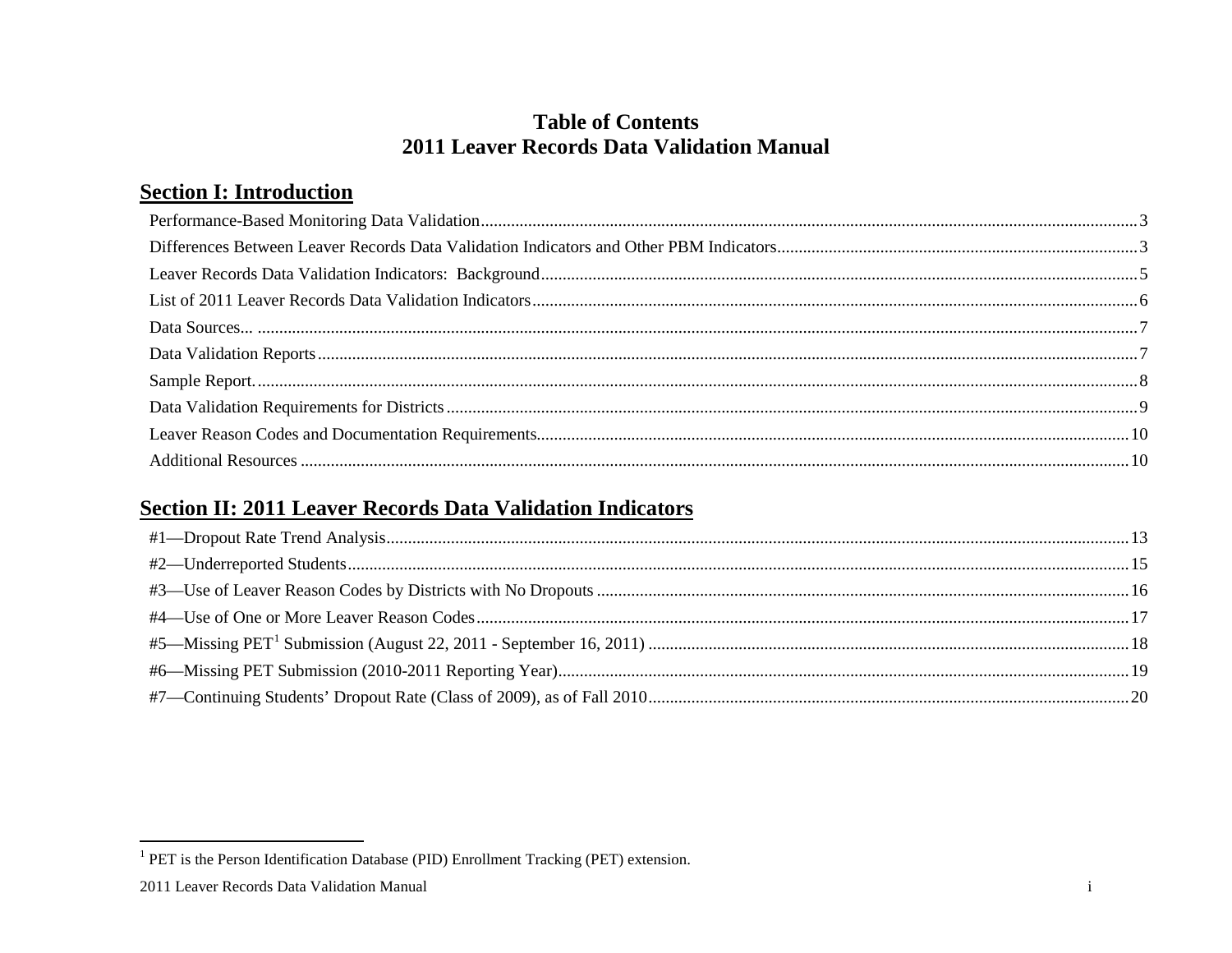## **Section III: Appendices**

## **Section IV: Comments and Questions**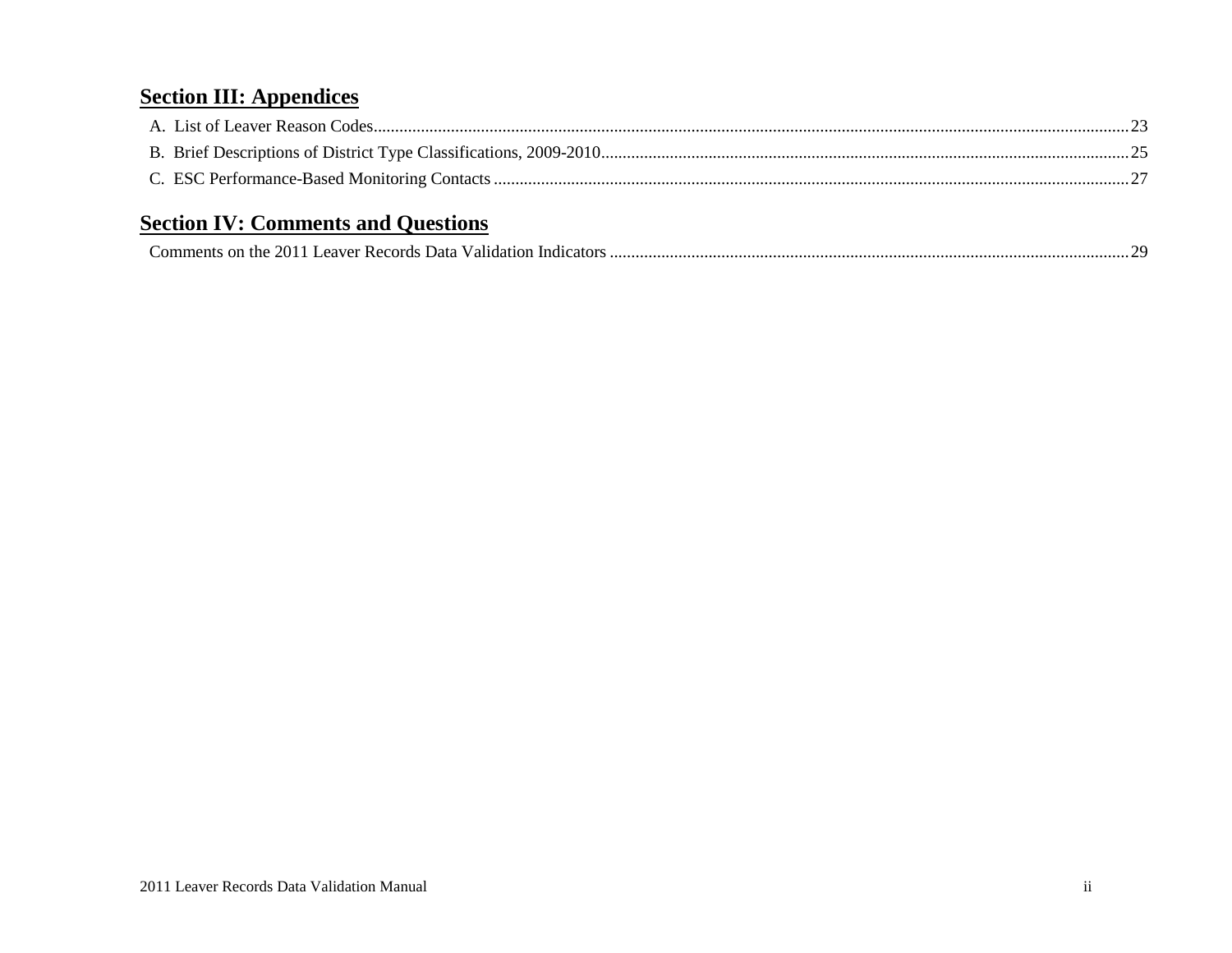## Section I

## Introduction

2011 Leaver Records Data Validation Manual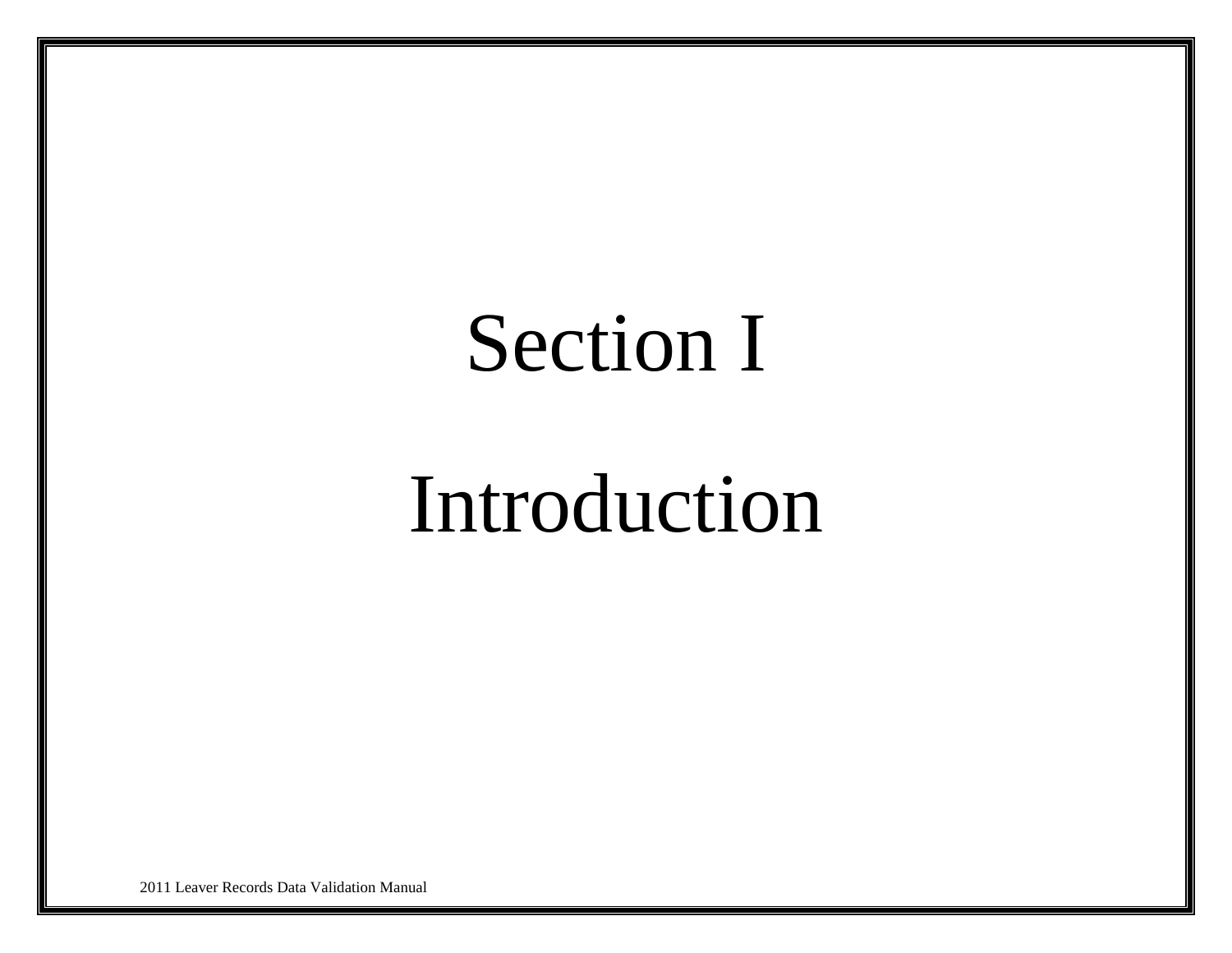*This Page Intentionally Left Blank*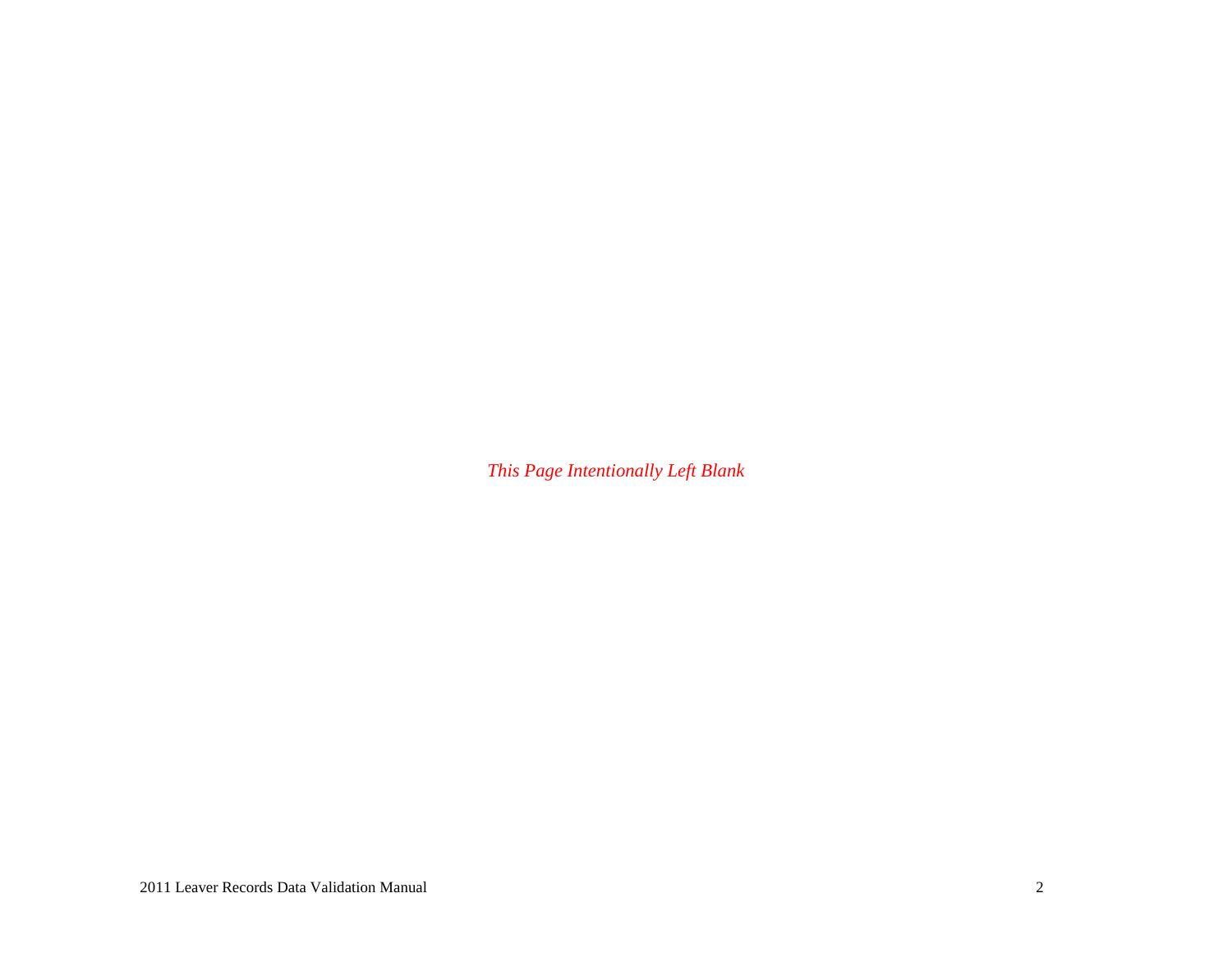### *Performance-Based Monitoring Data Validation*

The Performance-Based Monitoring (PBM) system, which was developed in 2003 in response to state and federal statute, is a comprehensive system designed to improve student performance and program effectiveness. The PBM system is a data-driven system that uses performance and program effectiveness data submitted to the state by local education agencies (LEAs); therefore, the integrity of these data is critical. To ensure data integrity, the PBM system includes annual data validation analyses that use several different indicators to examine LEAs' leaver and dropout data, student assessment data, and discipline data. Additional data analyses, including random audits, are conducted as necessary to ensure the data submitted to the Texas Education Agency (TEA) are accurate and reliable.

### *Differences Between Leaver Records Data Validation Indicators and Other PBM Indicators*

As shown in the table on page 3, there are key differences between the leaver records data validation indicators used as part of the PBM Data Validation System and the performance indicators used in the Performance-Based Monitoring Analysis System (PBMAS). A PBMAS performance indicator yields a *definitive* result, e.g., 100% of an LEA's graduates completed the Recommended High School Program. A leaver records data validation indicator typically *suggests* an anomaly that a local review may ultimately determine to be verifiable and accurate. For example, an LEA may report all of its leavers as intending to enroll in a private school. This single use of a leaver reason code for all leavers within a given year suggests a potential data anomaly. However, the LEA may determine, after a local review and verification process, that the exclusive use of one particular leaver reason code can be validated.

Because a PBMAS performance indicator yields a definitive result, an LEA's performance on PBMAS indicators is made *public*. Because a leaver records data validation indicator typically yields a result that is suggestive but may not be definitive, an LEA's initial results on these indicators are *not made public*. Results of the leaver records data validation indicators are only released on the Texas Education Agency Secure Environment (TEASE).

Another difference between PBMAS performance indicators and PBM leaver records data validation indicators is the use of standards. A PBMAS performance indicator is based on a *standard* that is made public with as much advance notice as possible and that all LEAs can achieve over time. The goal for LEAs on PBMAS performance indicators is progress toward the standard over time. A leaver records data validation indicator is typically based on an *annual review of data* in an attempt to identify what data may be anomalous or what trends can be observed over time. Standards on individual leaver records data validation indicators generally are not, and generally cannot be, made public in advance, although there are some exceptions (e.g., underreported students). The goal for LEAs on PBM leaver records data validation indicators is to report accurate data each year.

The required response by the LEA is also different depending on whether the LEA is identified under a PBMAS performance indicator or a PBM leaver records data validation indicator. LEAs identified with a PBMAS performance indicator concern are generally expected to (a) improve performance; or (b) if the identification of a performance indicator concern occurred because of inaccurate data, improve local data collection and submission procedures. LEAs identified as a result of a leaver records data validation indicator are generally expected to (a) validate and document that their data are, in fact, correct; and (b) if correct data reflect a program implementation concern, address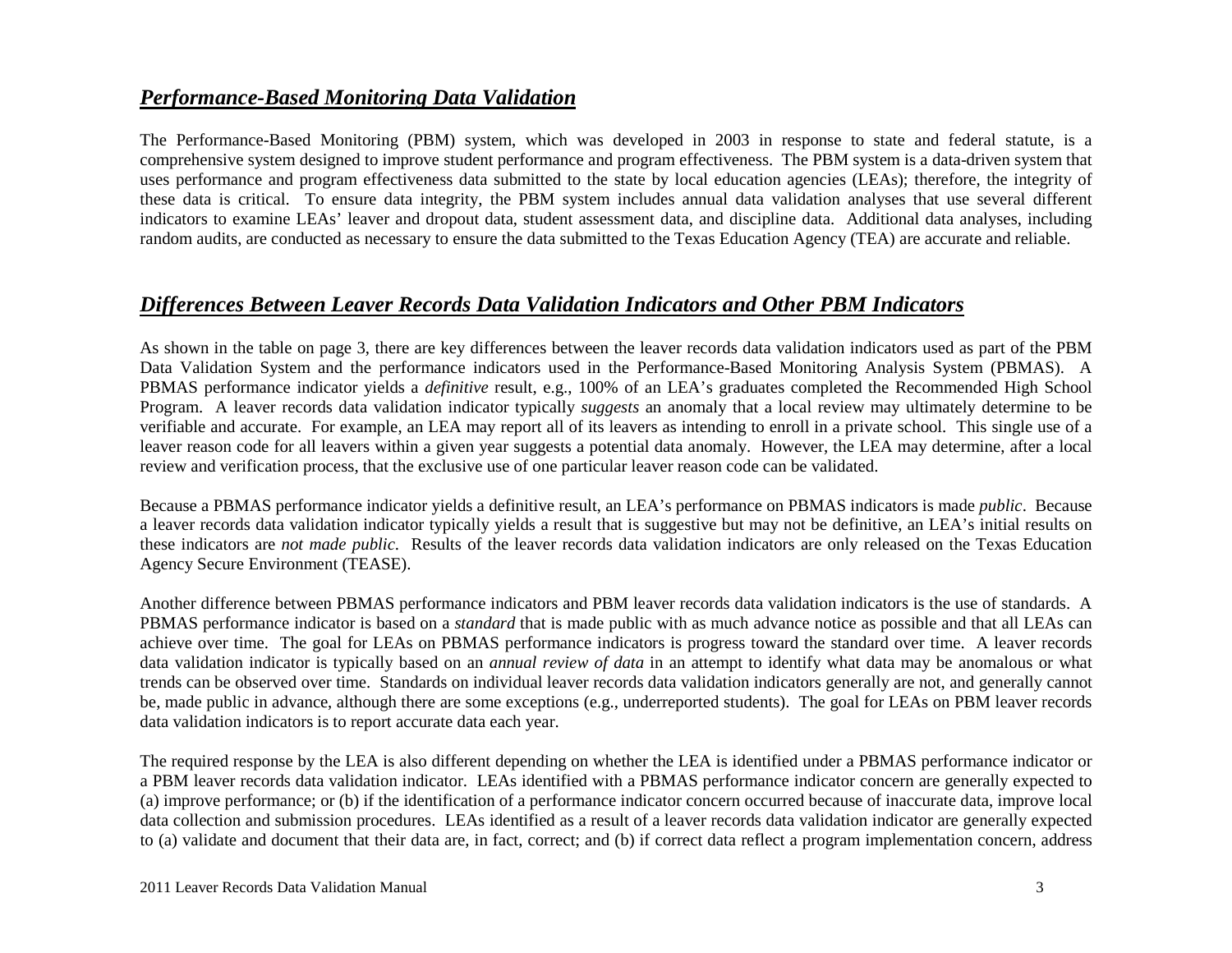that concern; or (c) if the LEA's identification occurred because of incorrect data, improve local data collection and submission procedures.

| Differences between Leaver Records Data Validation Indicators and PBMAS Indicators |                            |                          |                                                                                                     |                                                                                                                                                                              |
|------------------------------------------------------------------------------------|----------------------------|--------------------------|-----------------------------------------------------------------------------------------------------|------------------------------------------------------------------------------------------------------------------------------------------------------------------------------|
| <b>Indicator Type</b>                                                              | <b>Result</b>              | <b>Publicly Released</b> | <b>Standards</b>                                                                                    | <b>LEA Response</b>                                                                                                                                                          |
| Leaver Records Data<br>Validation                                                  | Suggests an anomaly        | No                       | Based on annual review<br>of data to identify<br>anomalous data and<br>trends observed over<br>time | Validate accuracy of<br>data locally and, as<br>necessary, improve<br>local data collection and<br>submission procedures<br>or address program<br>implementation<br>concerns |
| <b>PBMAS</b>                                                                       | Yields a definitive result | Yes                      | Based on standards<br>established in advance                                                        | Improve performance or<br>program effectiveness<br>or if identification<br>occurred because of<br>inaccurate data, improve<br>data collection and<br>submission procedures   |

By their very nature and purpose, some leaver records data validation indicators may identify some LEAs that are collecting and reporting accurate data. In addition, LEAs are subject to *random* data validation audits. **Confirming the accuracy of data is a critical part of the process that is necessary to validate and safeguard the integrity of the overall PBM system.** As such, the process LEAs engage in to either validate the accuracy of their data or determine that erroneous data were submitted is fundamental to the integrity of the entire system.

Many LEAs initially identified through a leaver records data validation indicator will be able to confirm the accuracy of their data. This is expected and should be handled by those LEAs as a routine data confirmation that is documented locally and, in some cases, communicated back to the agency. Other LEAs identified through a leaver records data validation indicator will find their anomalous data to be the result of an isolated reporting error that can be addressed through better training, improved quality control of local data collection and submission processes, or other targeted local response. For some LEAs identified through a leaver records data validation indicator, it will be determined that the anomalous data reflect a systemic issue within one data collection (e.g., leaver records data in general) or a pervasive issue (i.e., across data systems). In these less typical occurrences, the LEA's response will be more extensive, including more involvement by the agency and the application of sanctions as necessary and appropriate.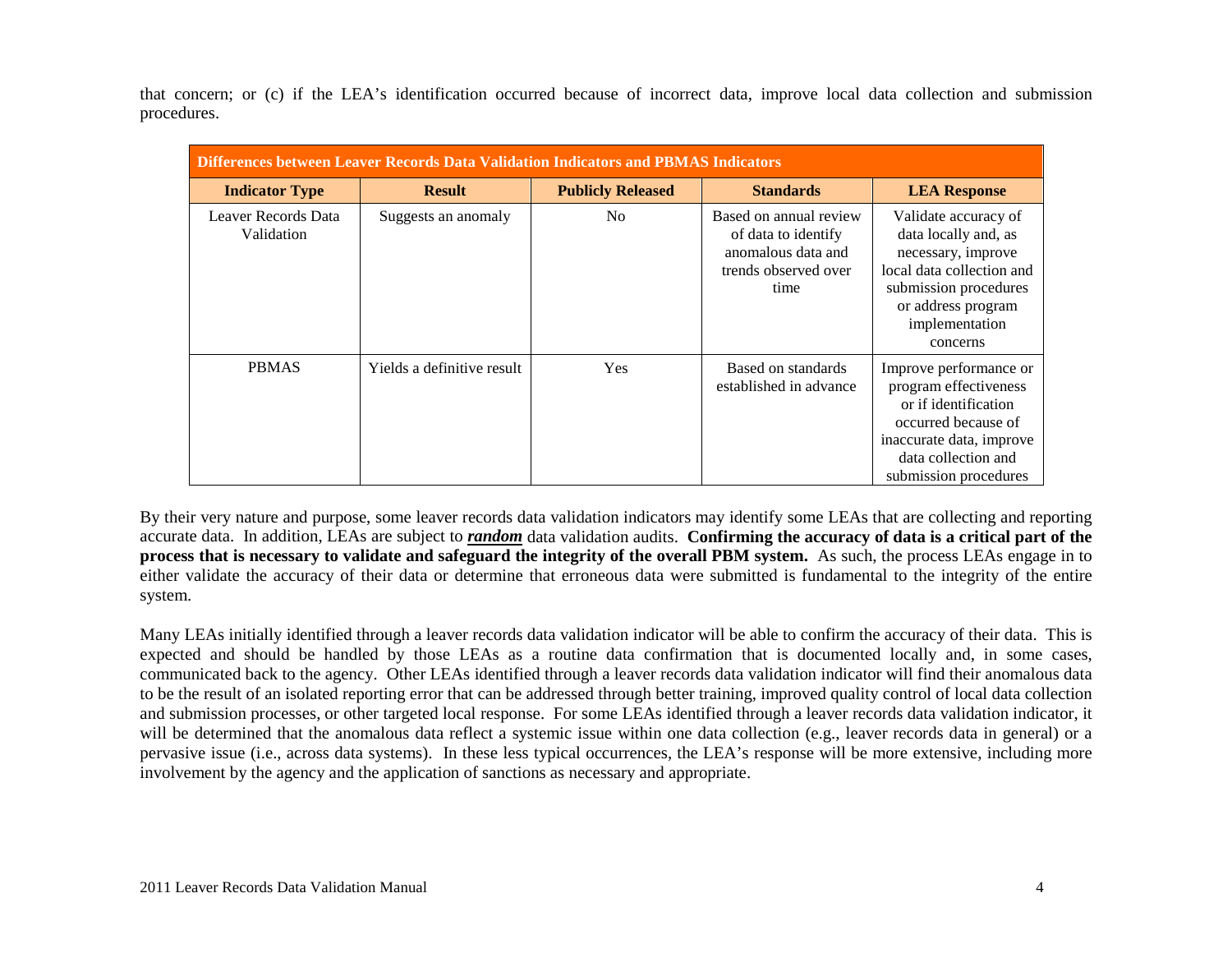### *Leaver Records Data Validation Indicators: Background*

Since 1997-1998, the integrity of leaver records has been evaluated annually by TEA through various indicators and data analyses. Statutory requirements have also guided TEA's leaver records data validation efforts. During the 78<sup>th</sup> Legislature Regular Session (2003), Texas Education Code was amended to require an annual electronic audit of dropout records and a report based on the findings of the audit. House Bill 3, passed during the 81<sup>st</sup> Legislature Regular Session (2009), maintained this requirement in TEC, §39.308:

TEC §39.308. Annual Audit of Dropout Records; Report. (a) The commissioner shall develop a process for auditing school district dropout records electronically. The commissioner shall also develop a system and standards for review of the audit or use systems already available at the agency. The system must be designed to identify districts that are at high risk of having inaccurate dropout records and that, as a result, require on-site monitoring of dropout records.

(b) If the electronic audit of a school district's dropout records indicates that a district is not at high risk of having inaccurate dropout records, the district may not be subject to on-site monitoring under this subsection.

(c) If the risk-based system indicates that a school district is at high risk of having inaccurate dropout records, the district is entitled to an opportunity to respond to the commissioner's determination before on-site monitoring may be conducted. The district must respond not later than the 30th day after the date the commissioner notifies the district of the commissioner's determination. If the district's response does not change the commissioner's determination that the district is at high risk of having inaccurate dropout records or if the district does not respond in a timely manner, the commissioner shall order agency staff to conduct on-site monitoring of the district's dropout records.

(d) The commissioner shall notify the board of trustees of a school district of any objection the commissioner has to the district's dropout data, any violation of sound accounting practices or of a law or rule revealed by the data, or any recommendation by the commissioner concerning the data. If the data reflect that a penal law has been violated, the commissioner shall notify the county attorney, district attorney, or criminal district attorney, as appropriate, and the attorney general.

(e) The commissioner is entitled to access to all district records the commissioner considers necessary or appropriate for the review, analysis, or approval of district dropout data.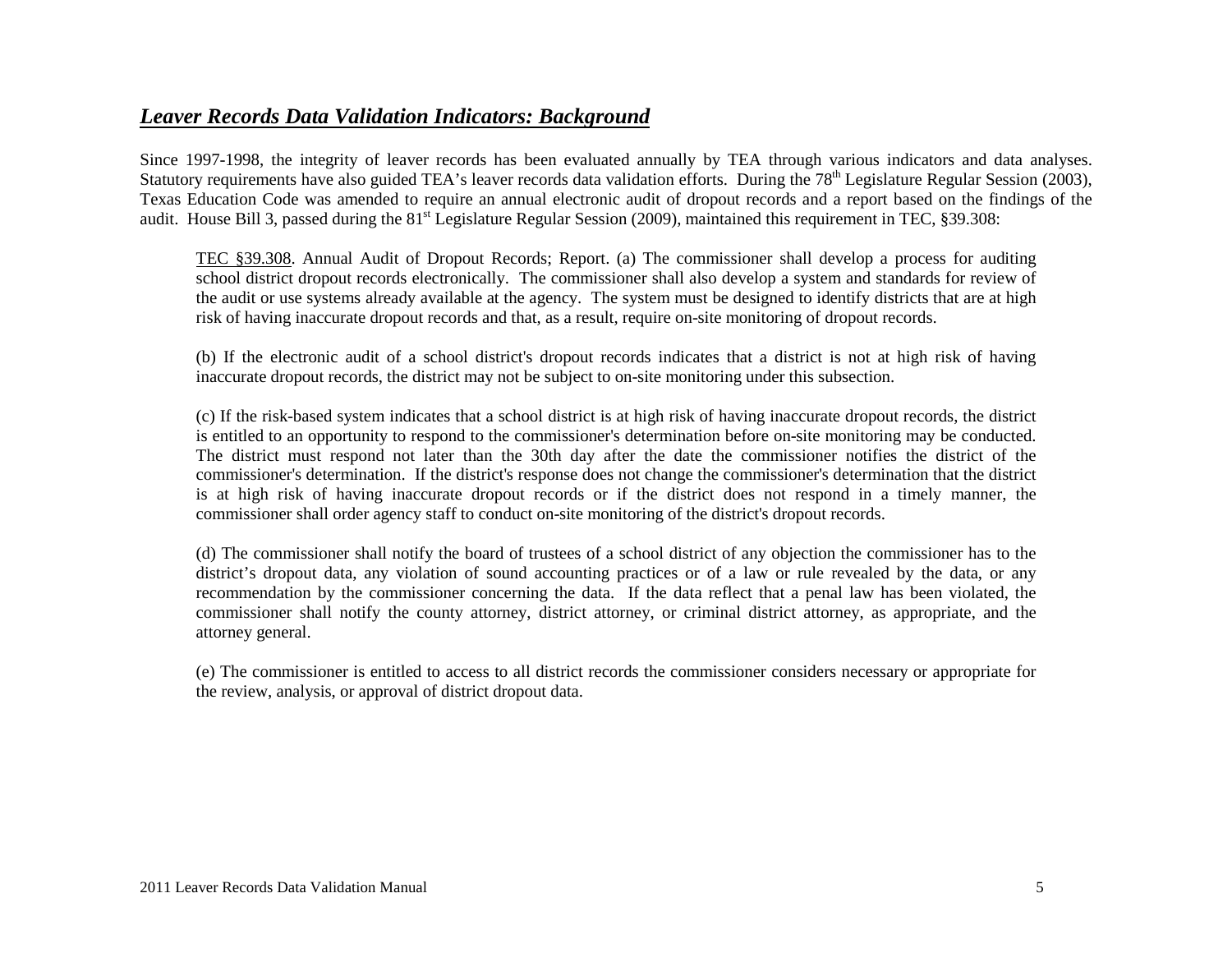### <span id="page-9-0"></span>*List of 2011 Leaver Records Data Validation Indicators*

Seven data validation indicators have been developed to meet the statutory requirements described above. Detailed information on all of these indicators is provided in the next section of this manual.

- 1. Dropout Rate Trend Analysis
- 2. Underreported Students
- 3. Use of Leaver Reason Codes by Districts with No Dropouts
- 4. Use of One or More Leaver Reason Codes
- 5. Missing  $PET^2$  $PET^2$  Submission (August 22, 2011 September 16, 2011)
- 6. Missing PET Submission (2010-2011 Reporting Year)
- 7. Continuing Students' Dropout Rate (Class of 2009), as of Fall 2010

<sup>&</sup>lt;sup>2</sup> PET is the Person Identification Database (PID) Enrollment Tracking (PET) extension.

<sup>2011</sup> Leaver Records Data Validation Manual 6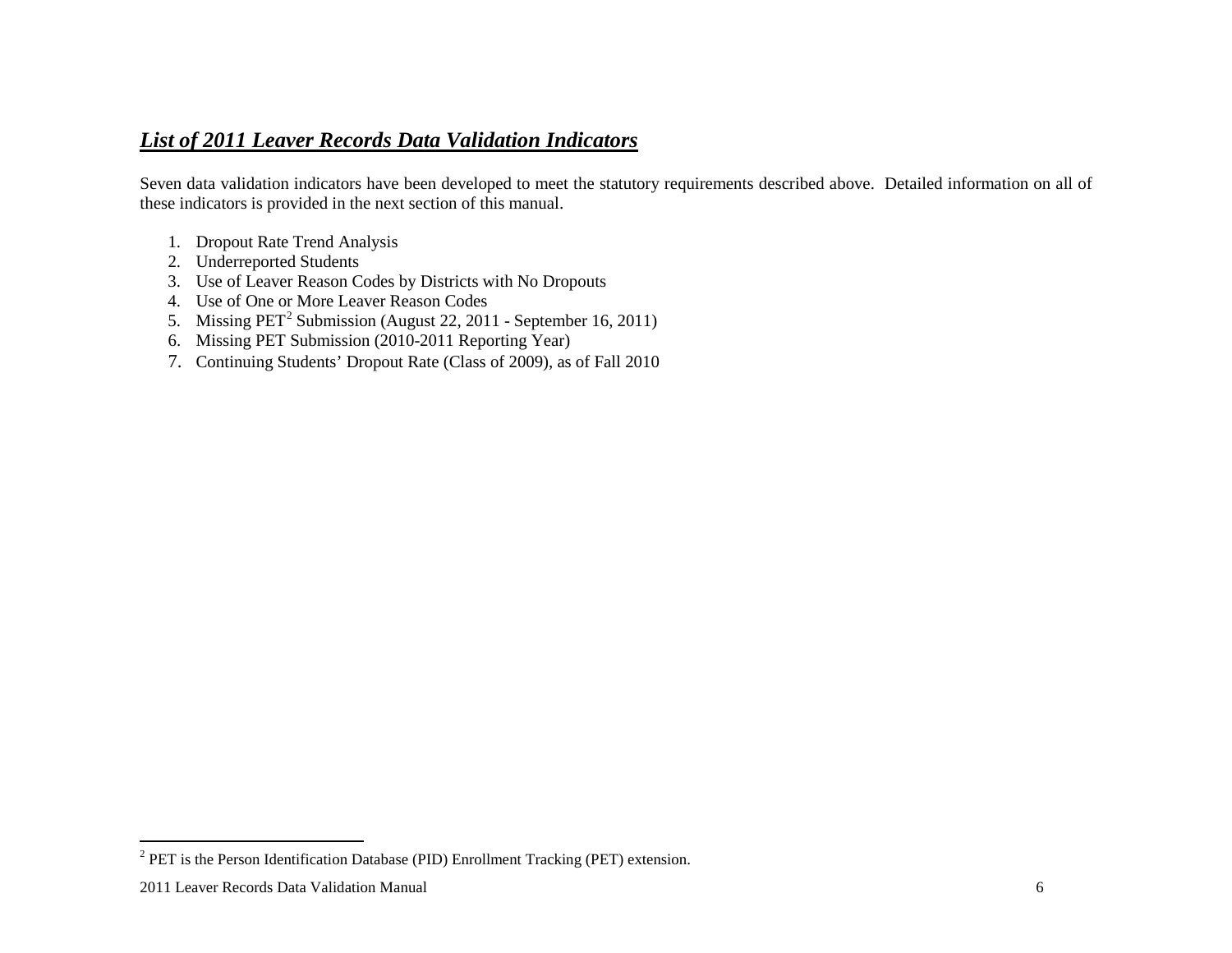### <span id="page-10-1"></span><span id="page-10-0"></span>*Data Sources*

The data source for Indicators #1-4 and #7 is the PEIMS 20[3](#page-10-0) Record.<sup>3</sup> (See Appendix A for a list of the leaver reason codes from the PEIMS 203 Record used in these indicators.) These data are part of districts' annual fall PEIMS submission and reflect the 2009-2010 leaver data submitted by districts in the fall of 2010. Indicators #1 and #7 also include PEIMS 203 Record data submitted by districts in the fall of 2009; additionally, Indicator #1 includes PEIMS 203 Record data submitted by districts in the fall of 2008. The data source for Indicators #5 and #6 is PID Enrollment Tracking reports for August 23, 2010 through September 16, 2011.

### *Data Validation Reports*

District-level reports and certain student-level data<sup>[4](#page-10-1)</sup> will be generated for each district identified on one or more of the 2011 leaver records data validation indicators. These reports and student-level data are available via the Accountability application on TEASE. Districts not identified will receive the following message if they attempt to access the report on TEASE: *"Your district was not identified in the 2011 leaver records data validation analysis, and therefore no report will be generated."*

If a district has been identified on an indicator, this is referred to as "triggering" an indicator. The district count of the number of leavers with a certain leaver reason code, the total number of leavers, and the percent of leavers with a certain leaver reason code will be noted on each district's report. Only the indicators a district triggers will be listed on the report. For example, in the sample report below, only certain indicators are listed because the sample district only triggered five specific indicators as shown.

<sup>&</sup>lt;sup>3</sup> Based on the attendance and enrollment records of all districts, the records of Texas graduates for the last several years, and the GED certificate records, TEA identifies students for whom districts do not need to submit leaver records: movers, previous graduates, and GED recipients.

<sup>4</sup> Student-level data are not applicable to Indicator #1, Indicator #5, and Indicator #6. Student-level data are not provided for Indicator #2 because the data (underreported students) are readily available in the PEIMS EDIT+ application (Report PRF0B032). The EDIT+ report lists presumed underreported students and may vary slightly from the final lists. Student-level data are not provided for Indicator #7 because the list of student continuers who dropped out is readily available through the secure Accountability TEASE application (RES tab).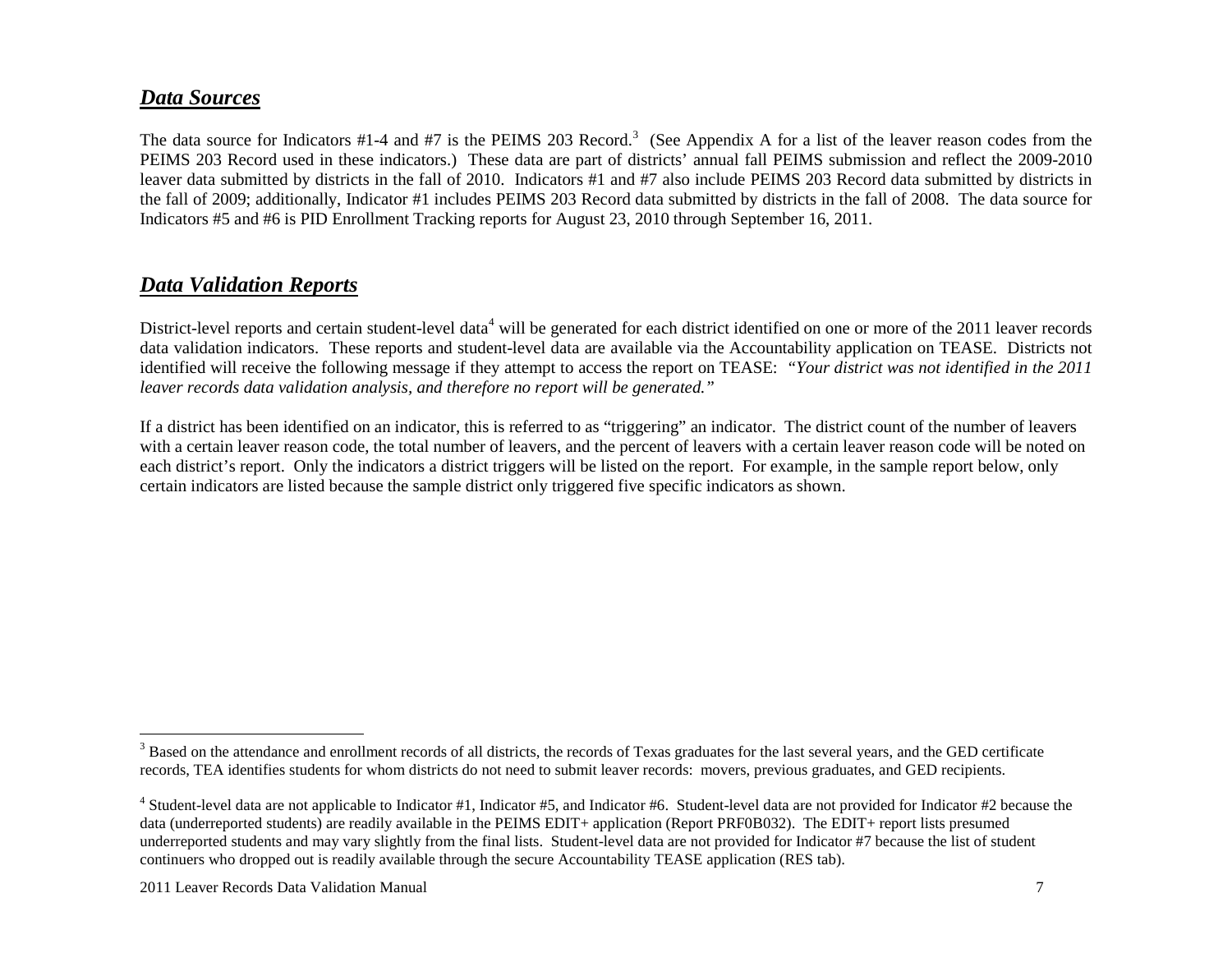#### **SAMPLE REPORT**

C O N F I D E N T I A L Texas Education Agency 2011 PBM Data Validation Report Leaver Records

Example ISD Region ZZ District Type: 7-Non-Metropolitan: Stable

#### DATA SOURCE:

INDICATOR 1 = PEIMS FALL SUBMISSION 2008, 2009, and 2010 (203 Record) INDICATORS 2-4 = PEIMS FALL SUBMISSION 2010 (203 Record) INDICATORS 5-6 = PID ENROLLMENT TRACKING 08/23/10-09/16/11 INDICATOR 7 = PEIMS FALL SUBMISSION 2009 and 2010 \*\*\*\*\*\*\*\*\*\*\*\*\*\*\*\*\*\*\*\*\*\*\*\*\*\*\*\*\*\*\*\*\*\*\*\*\*\*\*\*\*\*\*\*\*\*\*\*\*\*\*\*\*\*\*\*\*\*\*\*\*\*\*\*\*\*\*\*\*\*\*\*\*\*\*\*\*\*\*\*\*\*\*\*\*\*\*\*\*\*\*\*\*\*\*\*\*\*\*\*\*\*\*\*\*\*\*\*\*\*\*\*\*\*\*\*\*\*\*\*\*\*

#### INDICATOR

| 1. DROPOUT RATE TREND ANALYSIS                                        |                             | 2008                 | 2010                       | <b>CHANGE</b>      |                |
|-----------------------------------------------------------------------|-----------------------------|----------------------|----------------------------|--------------------|----------------|
| 2008-2010                                                             |                             | <b>DROPOUT RATE</b>  | <b>DROPOUT RATE</b>        | 2008 TO 2010       |                |
|                                                                       |                             | 10.0                 | 1.0                        | $-9.0$             |                |
|                                                                       |                             |                      |                            |                    |                |
| 2. UNDERREPORTED STUDENTS                                             |                             |                      | <b>TOTAL</b>               |                    |                |
|                                                                       |                             | <b>NUMBER OF</b>     | <b>REPORTED AND</b>        | PERCENT OF         |                |
|                                                                       |                             | <b>UNDERREPORTED</b> | UNDERREPORTED              | UNDERREPORTED      |                |
|                                                                       |                             | 525                  | 7000                       | 7.5                |                |
|                                                                       |                             |                      |                            |                    |                |
| 4. USE OF ONE OR MORE LEAVER REASON CODES                             |                             | <b>LEAVER REASON</b> | <b>NUMBER</b>              | <b>NUMBER OF</b>   | <b>PERCENT</b> |
|                                                                       |                             | <b>CODE</b>          | OF CODE                    | <b>LEAVERS</b>     | OF CODE        |
|                                                                       |                             | 60                   | 23                         | 115                | 20.0           |
|                                                                       |                             |                      |                            |                    |                |
| 5. MISSING PET SUBMISSION (AUGUST 22, 2011 - SEPTEMBER 16, 2011)      |                             |                      | REPORT DATE RANGE          |                    |                |
|                                                                       |                             |                      | 08/22/11-09/16/11          |                    |                |
|                                                                       |                             |                      |                            |                    |                |
| 7. CONTINUING STUDENTS' DROPOUT RATE (CLASS OF 2009), AS OF FALL 2010 |                             |                      |                            |                    |                |
|                                                                       |                             |                      |                            |                    |                |
|                                                                       |                             |                      | <b>TOTAL CLASS OF 2009</b> | <b>TOTAL CLASS</b> |                |
|                                                                       | <b>CONTINUING STUDENTS'</b> |                      | CONTINUERS WHO DROPPED OUT | OF 2009            |                |
| <b>STATE RATE</b>                                                     | DROPOUT RATE                |                      | AS OF FALL 2010            | <b>CONTINUERS</b>  |                |
| <b>TBD</b>                                                            | 56.3                        |                      | 45                         | 80                 |                |

This report contains confidential information and data that are not masked to protect individual student confidentiality. Unauthorized disclosure of confidential student information is illegal as provided in the Family Educational Rights and Privacy Act of 1974 (FERPA) and implementing federal regulations found in 34 CFR, Part 99.

For detailed information on each of the indicators above, see the 2011 Leaver Records Data Validation Manual available a[t http://www.tea.state.tx.us/pbm/DVManuals.aspx.](http://www.tea.state.tx.us/pbm/DVManuals.aspx)

2011 Leaver Records Data Validation Manual 8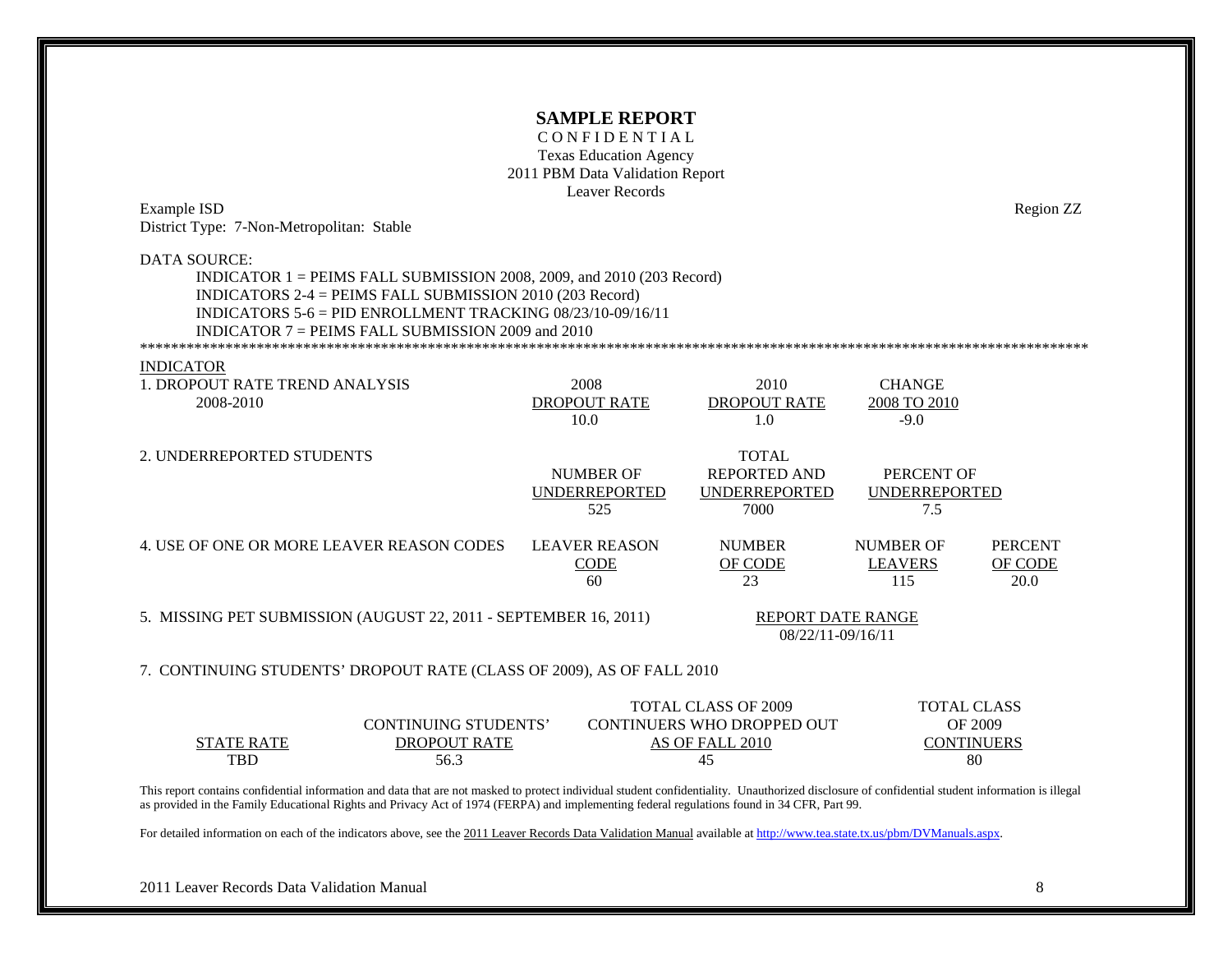The data in the sample report above can be interpreted as follows:

DROPOUT RATE TREND ANALYSIS: The district's dropout rate decreased 9 percentage points between 2008 and 2010, a trend that is appreciably different from the decrease in dropout rates of other similar districts. *However, this decrease in dropout rates may be the result of accurate reporting of leaver data by the district. Validation of accurate data is a critical safeguard that helps ensure the integrity of the overall PBM system.*

UNDERREPORTED STUDENTS: Both the district's total number of underreported students (525) and the district's underreported percent (7.5%) exceed the state standards of 150 (count) and 3.0% (percent). (A district can trigger this indicator for not meeting one or both of the state standards.)

USE OF ONE OR MORE LEAVER REASON CODES: The district's percent of leavers coded 60 (home schooling) is 20 percent. *However, this leaver reason code use may be the result of accurate reporting of leaver data by the district. Validation of accurate data is a critical safeguard that helps ensure the integrity of the overall PBM system.*

MISSING PET SUBMISSION (AUGUST 22, 2011 - SEPTEMBER 16, 2011): A required PET submission was not received by the agency during the date range of August 22, 2011 through September 16, 2011.

CONTINUING STUDENTS' DROPOUT RATE (CLASS OF 2009), AS OF FALL 2010: Of all the district's students in the graduating class of 2009, a total of 80 students continued to a fifth year. One year later, in the fall of 2010, 45 of those 80 students had dropped out, resulting in a 56.3% continuing students' dropout rate for the district from the fall of 2009 to the fall of 2010. This dropout rate exceeds the established standard of 35%. (The state rate is listed as "To Be Determined" [TBD] on the sample report but will appear as an actual rate on each district's report.)

#### *Data Validation Requirements for Districts*

The Program Monitoring and Interventions (PMI) Division will notify each district selected for a PBM leaver records data validation intervention via the Intervention Stage and Activity Manager (ISAM) application on TEASE. The PMI Division will inform districts that intervention stages have been posted to ISAM by posting a "To the Administrator Addressed" letter on the TEA web page for correspondence or sending a "To the Administrator Addressed" letter via electronic mail or first-class mail. It is the district's obligation to access the correspondence from the PMI Division by (a) subscribing to the listserv for "To the Administrator Addressed" correspondence; and (b) accessing the ISAM system as directed to retrieve intervention instructions and information.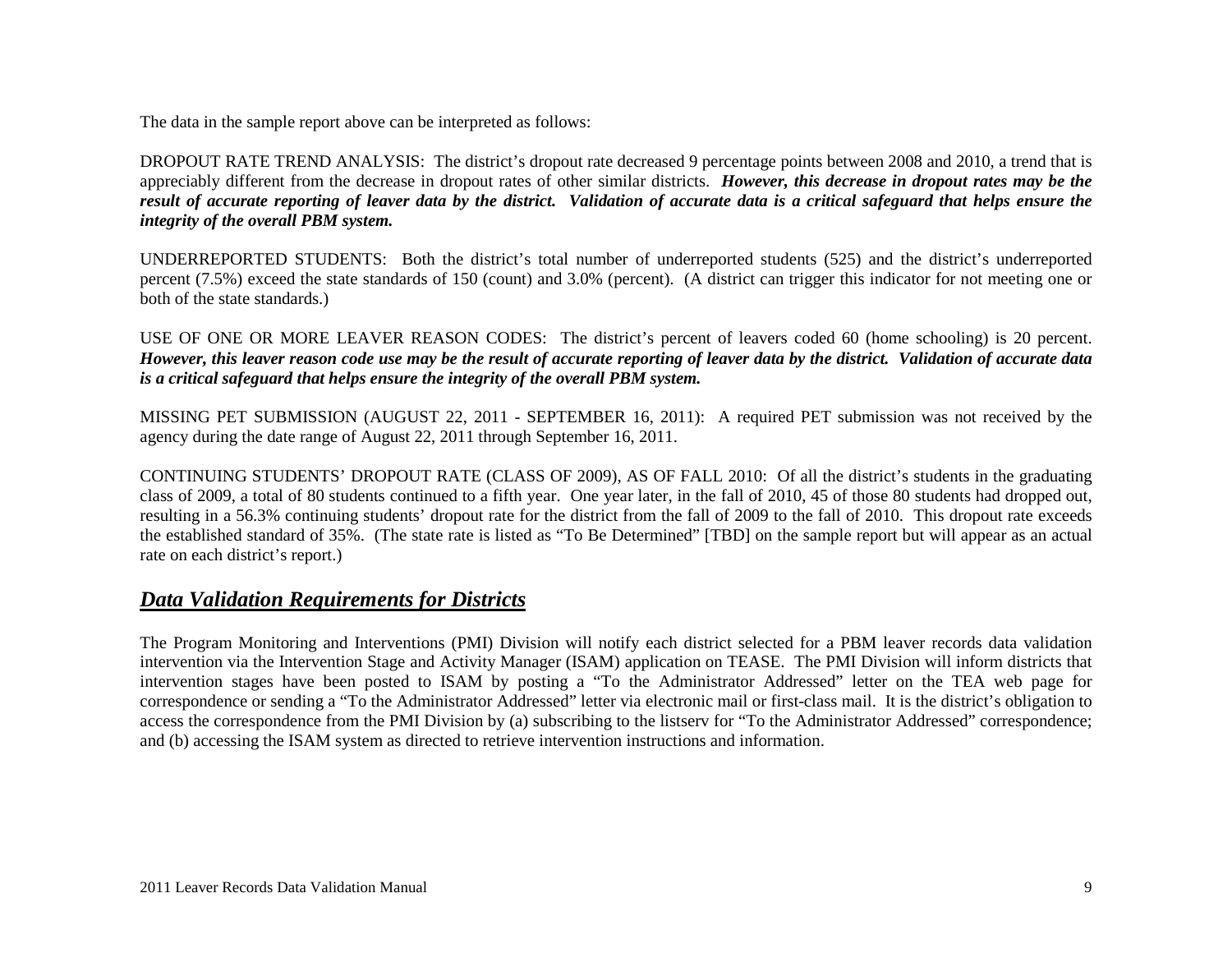#### *Leaver Reason Codes and Documentation Requirements*

Appendix D of the *2010-2011 PEIMS Data Standards* provides an expanded definition and specific guidelines on acceptable documentation for each of the leaver reason codes. This appendix can be accessed at the following web address: [http://www.tea.state.tx.us/index4.aspx?id=3014.](http://www.tea.state.tx.us/index4.aspx?id=3014)

#### *Additional Resources*

Performance-based monitoring contacts at each education service center are available to provide districts with technical assistance concerning the 2011 leaver records data validation indicators (See Appendix C). In addition, the *PEIMS Data Standards*, which describe the PEIMS data reporting requirements and provide descriptions of data elements and the codes used to report them, as well as PEIMS EDIT+ reports, are available as additional resources for districts. These resources can be readily accessed from the following web address: [http://www.tea.state.tx.us/index4.aspx?id=3012.](http://www.tea.state.tx.us/index4.aspx?id=3012) There are several PEIMS EDIT+ reports districts may find helpful as part of a local review of leaver coding. These reports are based on data reported by districts.

- **PRF8D002: School Leaver Roster**
- **PRF8D003: School Leaver Summary**
- **PRF8D004: Non-Dropout Non-Graduate Leaver Roster**
- **PRF6D002: Dropout Roster**
- **PRF0B032: Presumed Underreported Students List**

In addition, the annual report, *Secondary School Completion and Dropouts in Texas Public Schools,* is a comprehensive report that includes summary information about both high school completion and non-completion. The district supplement to this report (available at [http://www.tea.state.tx.us/acctres/dropcomp\\_index.html\)](http://www.tea.state.tx.us/acctres/dropcomp_index.html) contains data tables and listings of secondary school completion and dropout data at the district level. District-by-district listings of annual dropout rates and completion rates are presented, and a district listing of year-to-year reporting of students is also included. Other helpful tools and datasets can be found by accessing the Data Search menu at the following web site address: [http://www.tea.state.tx.us/acctres/dropcomp/years.html.](http://www.tea.state.tx.us/acctres/dropcomp/years.html)

Finally, district personnel with authorized access to the TEASE Accountability application can retrieve a variety of dropout and completion products made available each year by the Research and Analysis Division via the RES tab on the TEASE Accountability application. These products provide detailed annual dropout and completion information, including student-level lists and campus and district aggregates. Planning tools and detailed explanation documents to assist districts are also available.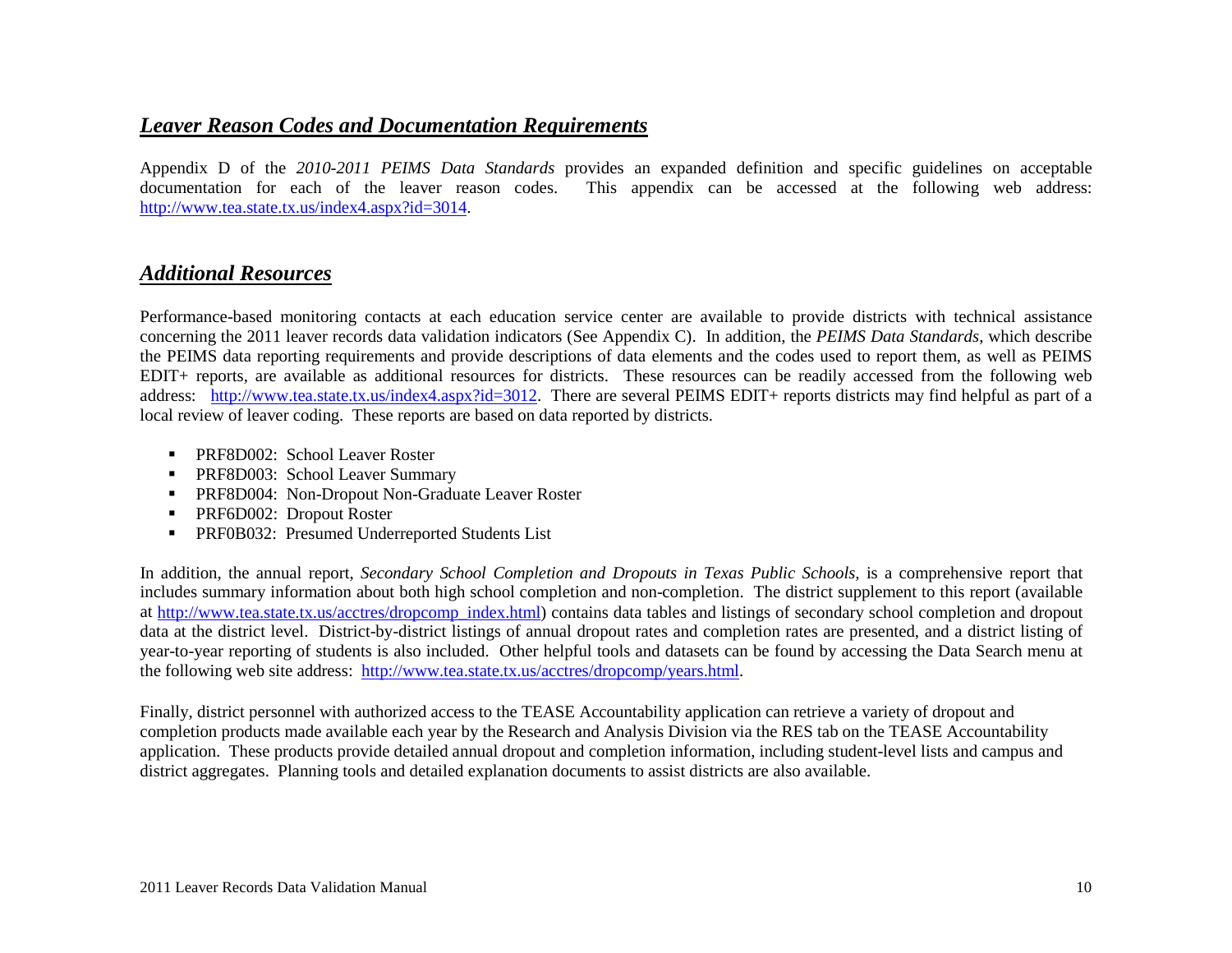## Section II

# Leaver Records Data Validation Indicators

2011 Leaver Records Data Validation Manual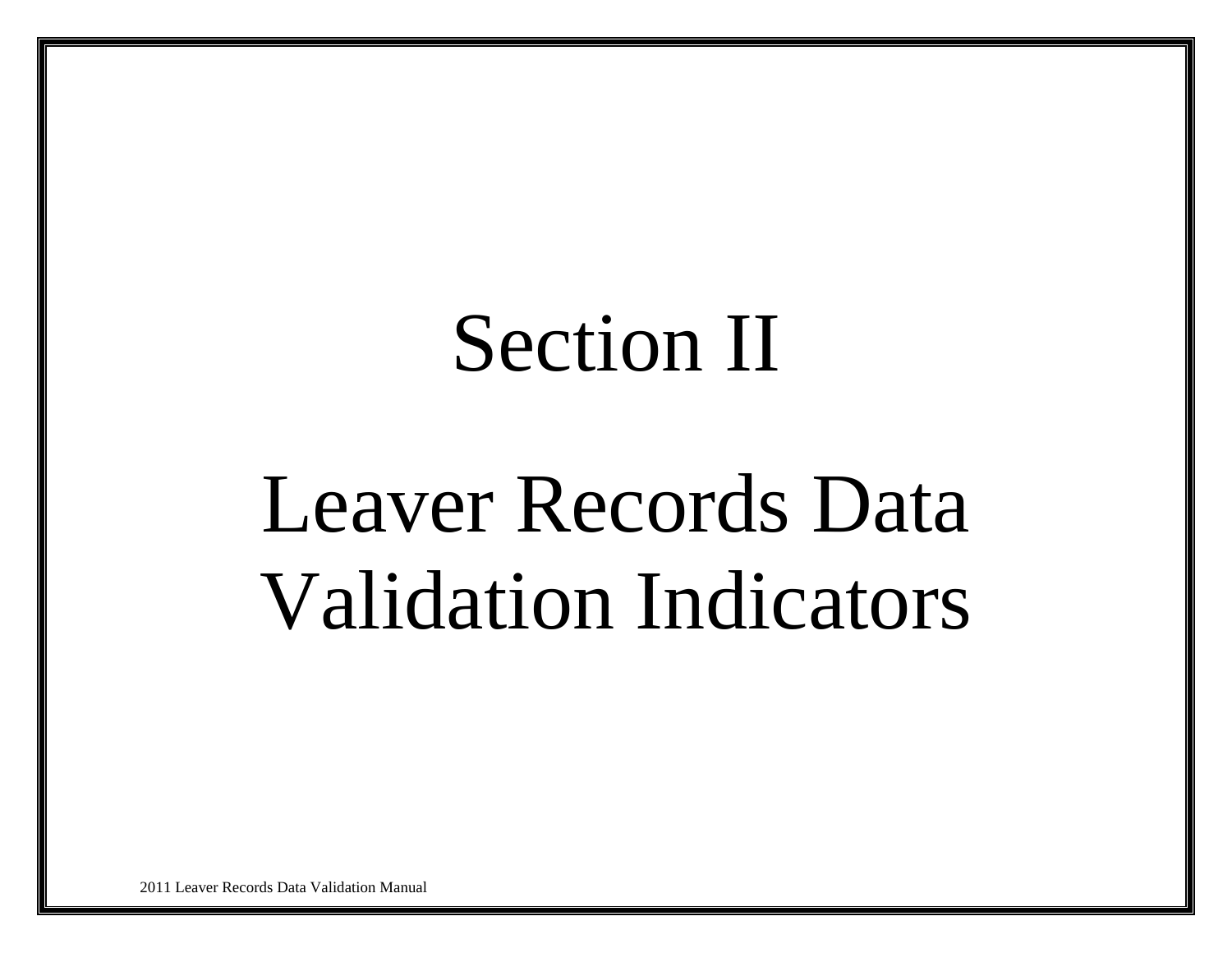*This Page Intentionally Left Blank*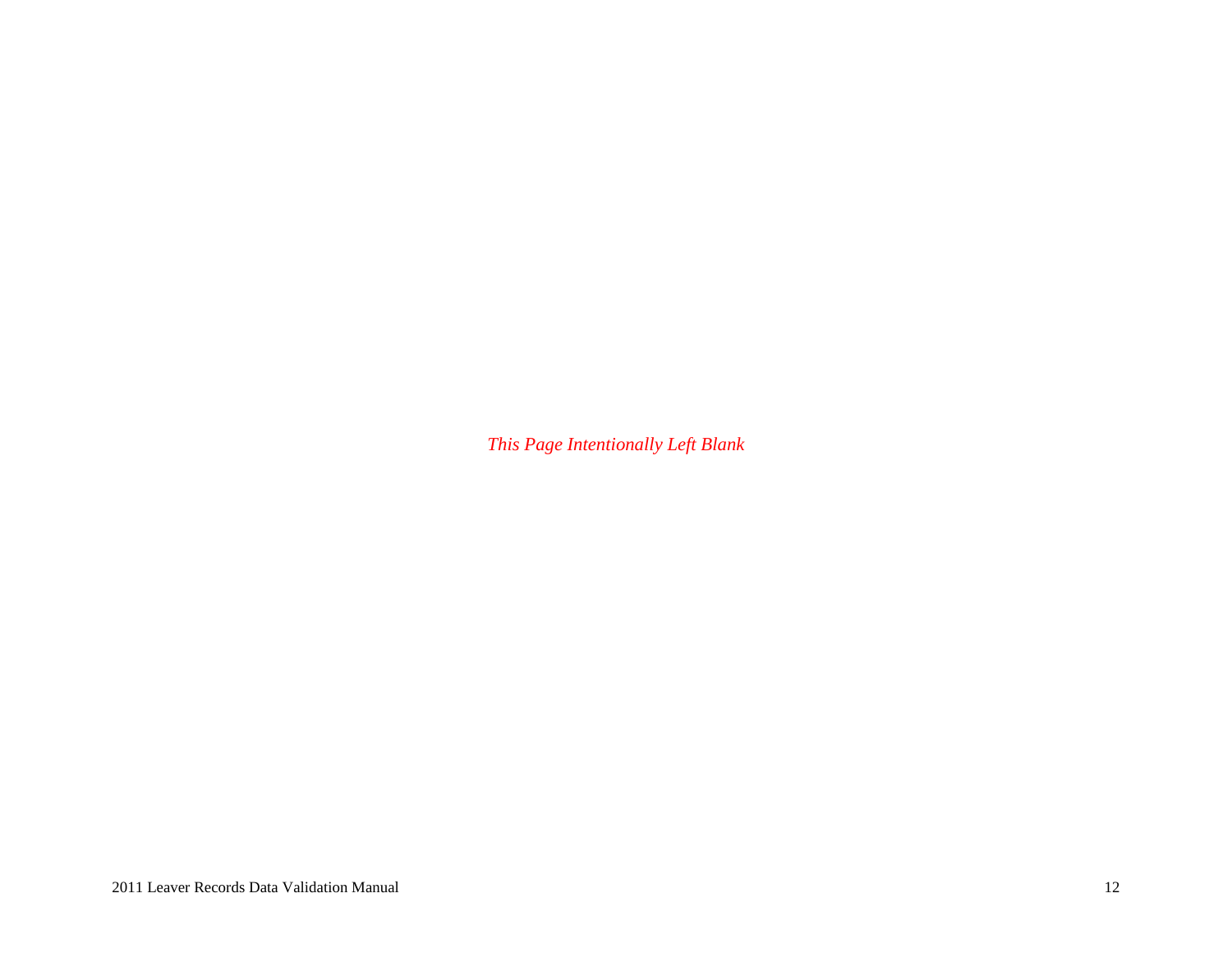### **Leaver Records Data Validation Indicator #1: Dropout Rate Trend Analysis**

**This indicator identifies districts that reported a decrease in annual dropout rates that was significantly greater than the reported decreases of other similar districts over either two or three years.**

#### **INDICATOR CALCULATION**

|                               |                                                                                                       | 1. A district's two-year change in dropout rates is calculated as follows:                            |
|-------------------------------|-------------------------------------------------------------------------------------------------------|-------------------------------------------------------------------------------------------------------|
| District 2010 dropout<br>rate |                                                                                                       | District number of students in Grades 7-12 who dropped out of school in the 2009-2010 school year     |
| <b>MINUS</b>                  |                                                                                                       | District number of students in Grades 7-12 in attendance at any time during the 2009-2010 school year |
| District 2009 dropout         |                                                                                                       | District number of students in Grades 7-12 who dropped out of school in the 2008-2009 school year     |
| rate                          |                                                                                                       | District number of students in Grades 7-12 in attendance at any time during the 2008-2009 school year |
|                               |                                                                                                       | A district's three-year change in dropout rates is calculated as follows:                             |
| District 2010 dropout<br>rate |                                                                                                       | District number of students in Grades 7-12 who dropped out of school in the 2009-2010 school year     |
|                               | District number of students in Grades 7-12 in attendance at any time during the 2009-2010 school year |                                                                                                       |
| <b>MINUS</b>                  |                                                                                                       |                                                                                                       |
| District 2008 dropout<br>rate |                                                                                                       | District number of students in Grades 7-12 who dropped out of school in the 2007-2008 school year     |
|                               |                                                                                                       | District number of students in Grades 7-12 in attendance at any time during the 2007-2008 school year |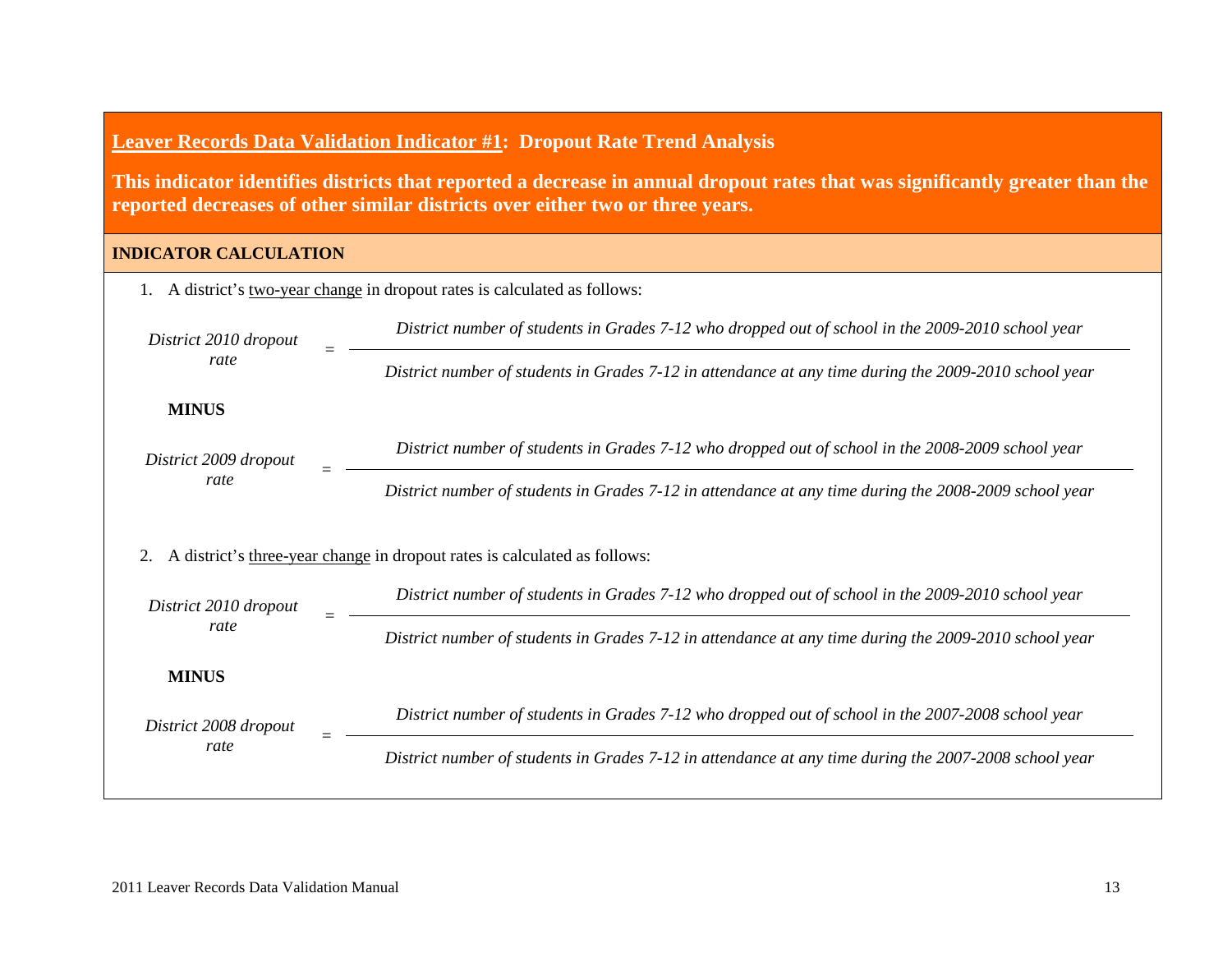| <b>MINIMUM SIZE REQUIREMENTS</b>                                                                                                                                                           | <b>NOTES</b>                                                                                                                                                                                                                                                                                                                                                                                                                                                                            |
|--------------------------------------------------------------------------------------------------------------------------------------------------------------------------------------------|-----------------------------------------------------------------------------------------------------------------------------------------------------------------------------------------------------------------------------------------------------------------------------------------------------------------------------------------------------------------------------------------------------------------------------------------------------------------------------------------|
| At least 10 Grade 7-12 students in attendance anytime during each<br>school year evaluated and at least 5 Grade 7-12 students<br>designated as dropouts during each school year evaluated. | A district may be identified under this indicator if either its two-<br>year or three-year decrease in the Grade 7-12 dropout rates is<br>appreciably different from the two-year or three-year decrease in<br>the Grade 7-12 dropout rate for districts of the same type. This<br>change may be the result of accurate reporting of dropout data<br>by the district. Validation of accurate data is a critical safeguard<br>that helps ensure the integrity of the overall PBM system. |
|                                                                                                                                                                                            | District type is considered in this indicator. (See Appendix B).                                                                                                                                                                                                                                                                                                                                                                                                                        |
|                                                                                                                                                                                            | For additional information on the methodology for calculating the<br>annual dropout rate, see the Secondary School Completion and<br>Dropouts in Texas Public Schools report available at the following<br>web address:<br>http://www.tea.state.tx.us/acctres/dropcomp_index.html.                                                                                                                                                                                                      |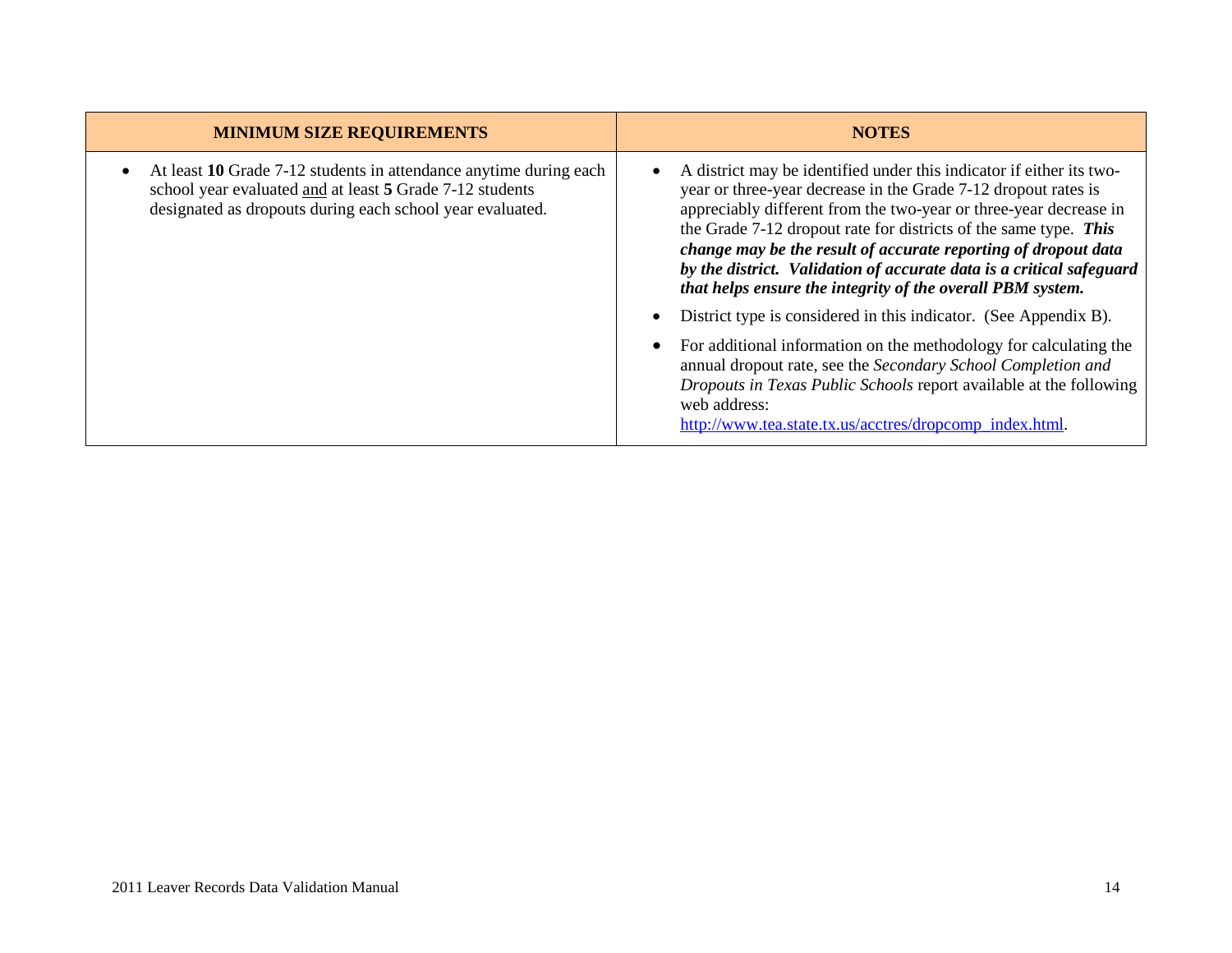#### **Leaver Records Data Validation Indicator #2: Underreported Students**

**This indicator identifies districts not meeting the state standard for the count and/or percent of underreported students.**

#### **INDICATOR CALCULATION**

1. District count of underreported students:

*District count of underreported students* <sup>=</sup> *District number of 2009-2010 students in Grades 7-12 for whom none of the following statuses apply: graduate, previous graduate, returned on time, returned late migrant student, mover, other leaver, GED recipient, or dropout*

2. District percent of underreported students:

| District percent of    | District count of underreported students (see above)                                                                    |
|------------------------|-------------------------------------------------------------------------------------------------------------------------|
| underreported students | District number of 2009-2010 students in Grades 7-12 who are returning students, leavers, and underreported<br>students |

| <b>MINIMUM SIZE REQUIREMENTS</b>                                                                               | <b>NOTES</b>                                                                                                                                                                                                                                                                                                     |
|----------------------------------------------------------------------------------------------------------------|------------------------------------------------------------------------------------------------------------------------------------------------------------------------------------------------------------------------------------------------------------------------------------------------------------------|
| Minimum Size Requirements: At least 5 underreported students<br>$\bullet$<br>(count) and at least 1.0% (rate). | A district is identified under this indicator if it does not meet the<br>standard for <u>one</u> or both of the following measures:<br>Count of underreported students: Must be <u>fewer than or</u><br>equal to $150$ .<br>Percent of underreported students: Must be <u>less than or</u><br>equal to $3.0\%$ . |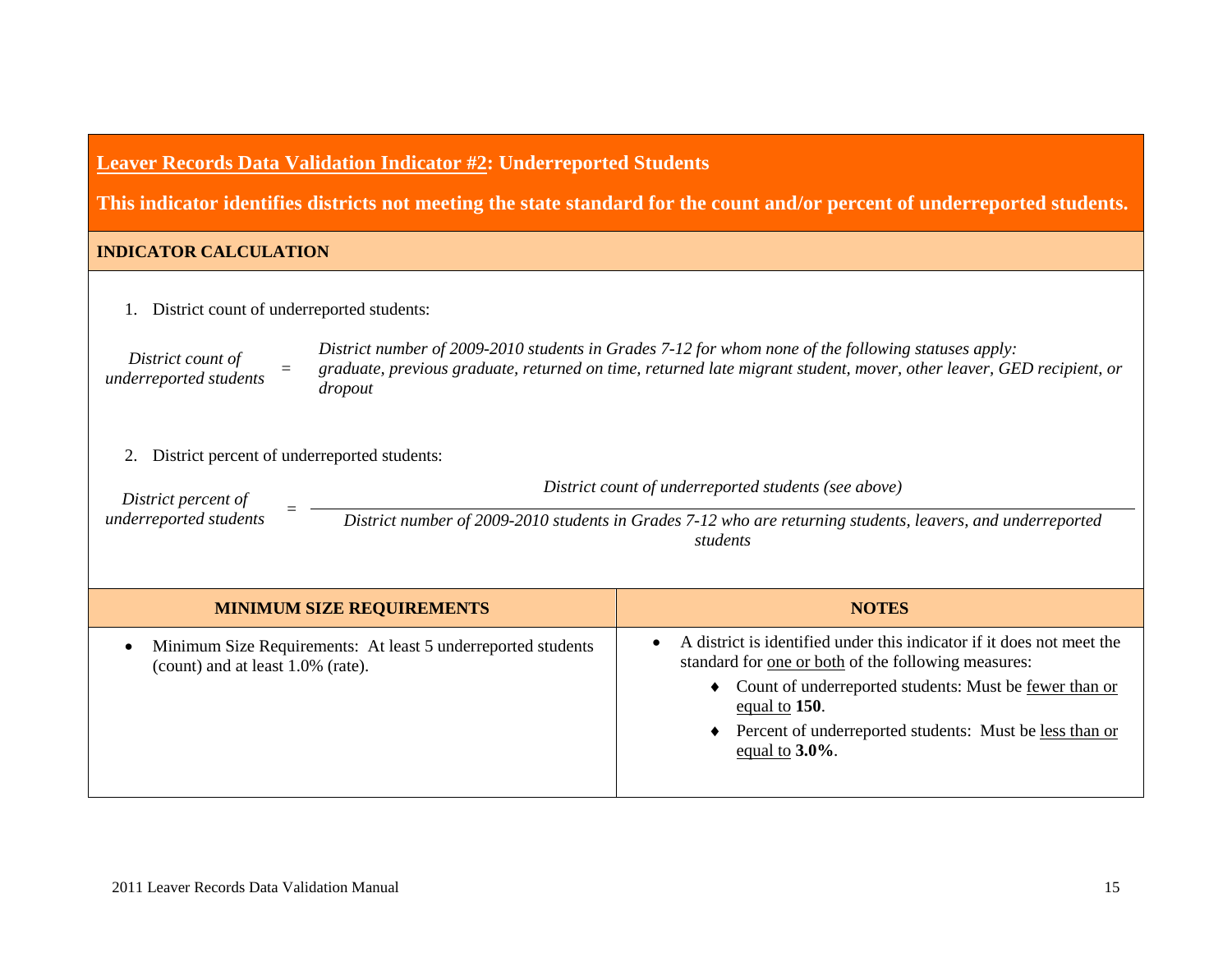**Leaver Records Data Validation Indicator #3: Use of Leaver Reason Codes by Districts with No Dropouts**

**This indicator identifies districts with no dropouts and a potentially anomalous use of certain leaver reason codes.**

#### **INDICATOR CALCULATION**

*District number of 2009-2010 students in Grades 7-12 reported with leaver reason codes 16, 24, 60, 81, and 82*

*District percent leaver reason code usage*  $=$ 

*District number of 2009-2010 students in Grades 7-12 reported with any non-graduate, non-dropout leaver reason code*

| MINIMUM SIZE REQUIREMENTS AND LEAVER CODES                                                                                                                                       | <b>NOTES</b>                                                                                                                                                                                                                                                                                                                                                                   |
|----------------------------------------------------------------------------------------------------------------------------------------------------------------------------------|--------------------------------------------------------------------------------------------------------------------------------------------------------------------------------------------------------------------------------------------------------------------------------------------------------------------------------------------------------------------------------|
| Minimum Size Requirements: At least 10 leavers.<br>The percent leaver code usage is calculated collectively across the<br>following leaver reason codes: 16, 24, 60, 81, and 82. | A district with no dropouts and a potentially anomalous use of<br>certain leaver reason codes may be identified under this indicator.<br>This use of these leaver reason codes may be the result of<br>accurate reporting of leaver data by the district. Validation of<br>accurate data is a critical safeguard that helps ensure the<br>integrity of the overall PBM system. |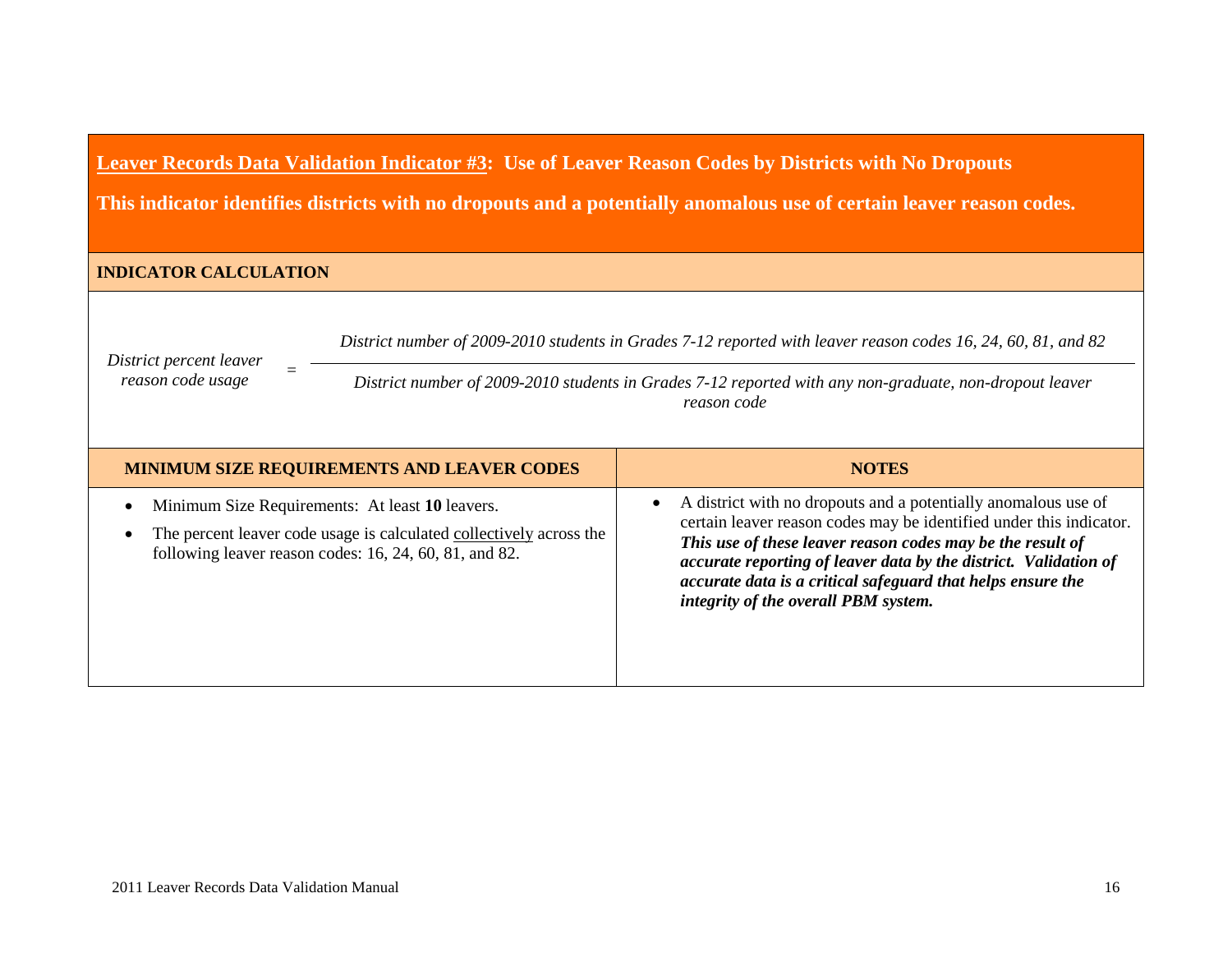#### **Leaver Records Data Validation Indicator #4: Use of One or More Leaver Reason Codes**

**This indicator identifies districts with a potentially anomalous use of one or more leaver reason codes.**

#### **INDICATOR CALCULATION**

=

*District percent leaver reason code usage*

*District number of 2009-2010 students in Grades 7-12 reported with any non-graduate, non-dropout leaver reason code*

*District number of 2009-2010 students in Grades 7-12 reported with a leaver reason code from the list below*

| <b>MINIMUM SIZE REQUIREMENTS AND LEAVER CODES</b>                                                                                                                                                                           | <b>NOTES</b>                                                                                                                                                                                                                                                                                                                                                                                                                                                                                                                                                                            |
|-----------------------------------------------------------------------------------------------------------------------------------------------------------------------------------------------------------------------------|-----------------------------------------------------------------------------------------------------------------------------------------------------------------------------------------------------------------------------------------------------------------------------------------------------------------------------------------------------------------------------------------------------------------------------------------------------------------------------------------------------------------------------------------------------------------------------------------|
| Minimum Size Requirements: At least 10 leavers.<br>The percent leaver reason code usage is calculated individually<br>for each of the following leaver reason codes: 03, 16, 24, 60, 66,<br>78, 81, 82, 83, 85, 86, and 87. | The district's number of leavers reported with each code listed is<br>divided by the district's total number of non-graduate, non-<br>dropout leavers, and the usage rate for each code is calculated. A<br>district may be identified under this indicator if its usage of one or<br>more leaver reason codes is potentially anomalous. This use of<br>one or more leaver reason codes may be the result of accurate<br>reporting of leaver data by the district. Validation of accurate<br>data is a critical safeguard that helps ensure the integrity of the<br>overall PBM system. |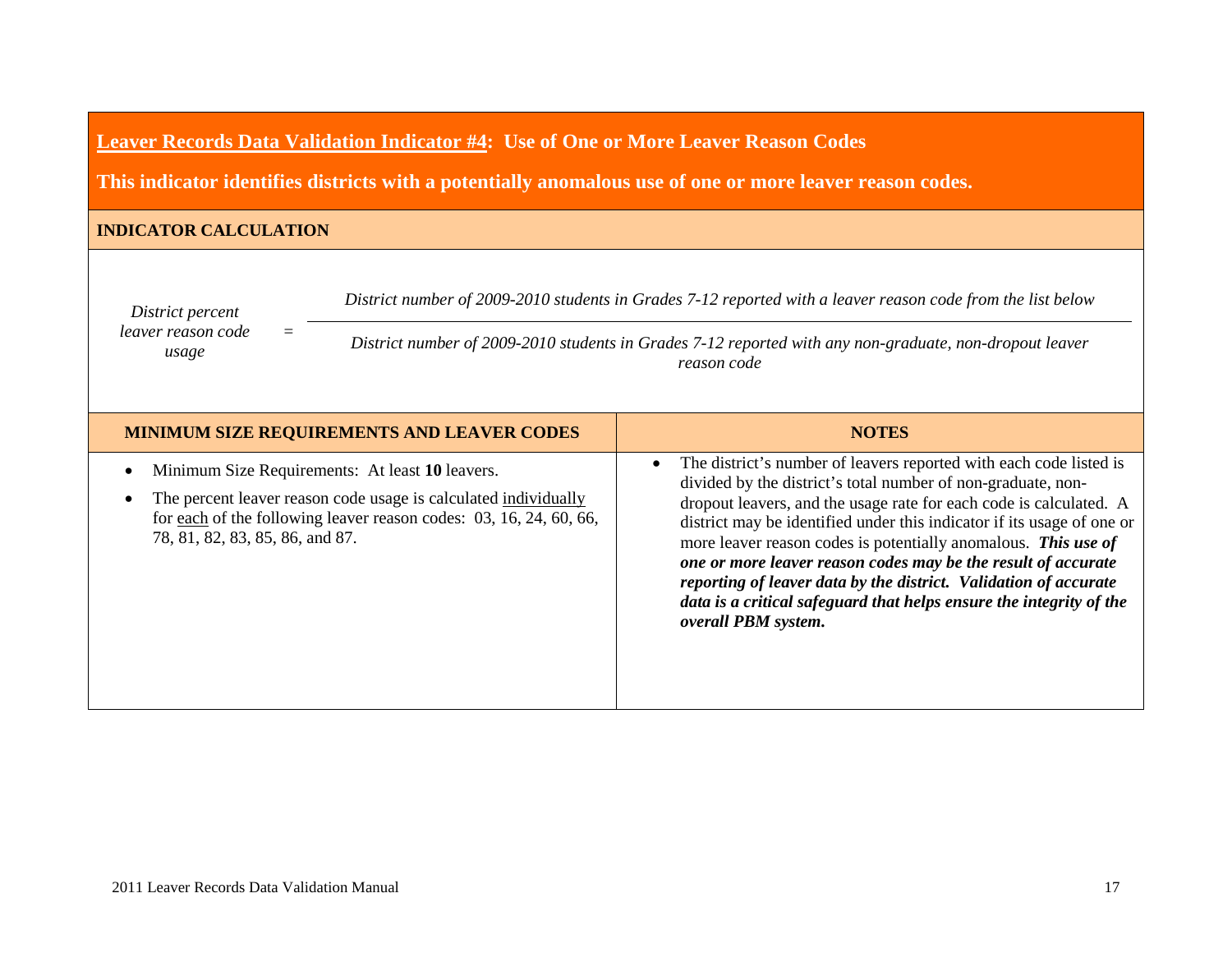**Leaver Records Data Validation Indicator #5: Missing PET Submission (August 22, 2011 - September 16, 2011)** 

**This indicator identifies districts that did not complete at least one PET submission between August 22, 2011 and September 16, 2011.** 

#### **INDICATOR CALCULATION**

*PID Enrollment Tracking queries are used to identify districts with no PET submissions during the period of August 22, 2011 through September 16, 2011.*

| MINIMUM SIZE REQUIREMENTS AND LEAVER CODES | <b>NOTES</b>                                                                                                                                                                          |
|--------------------------------------------|---------------------------------------------------------------------------------------------------------------------------------------------------------------------------------------|
| Not applicable.                            | For additional information on PET, see Appendix G of the<br>2010-2011 PEIMS Data Standards available at the following<br>web address: http://www.tea.state.tx.us/index4.aspx?id=3014. |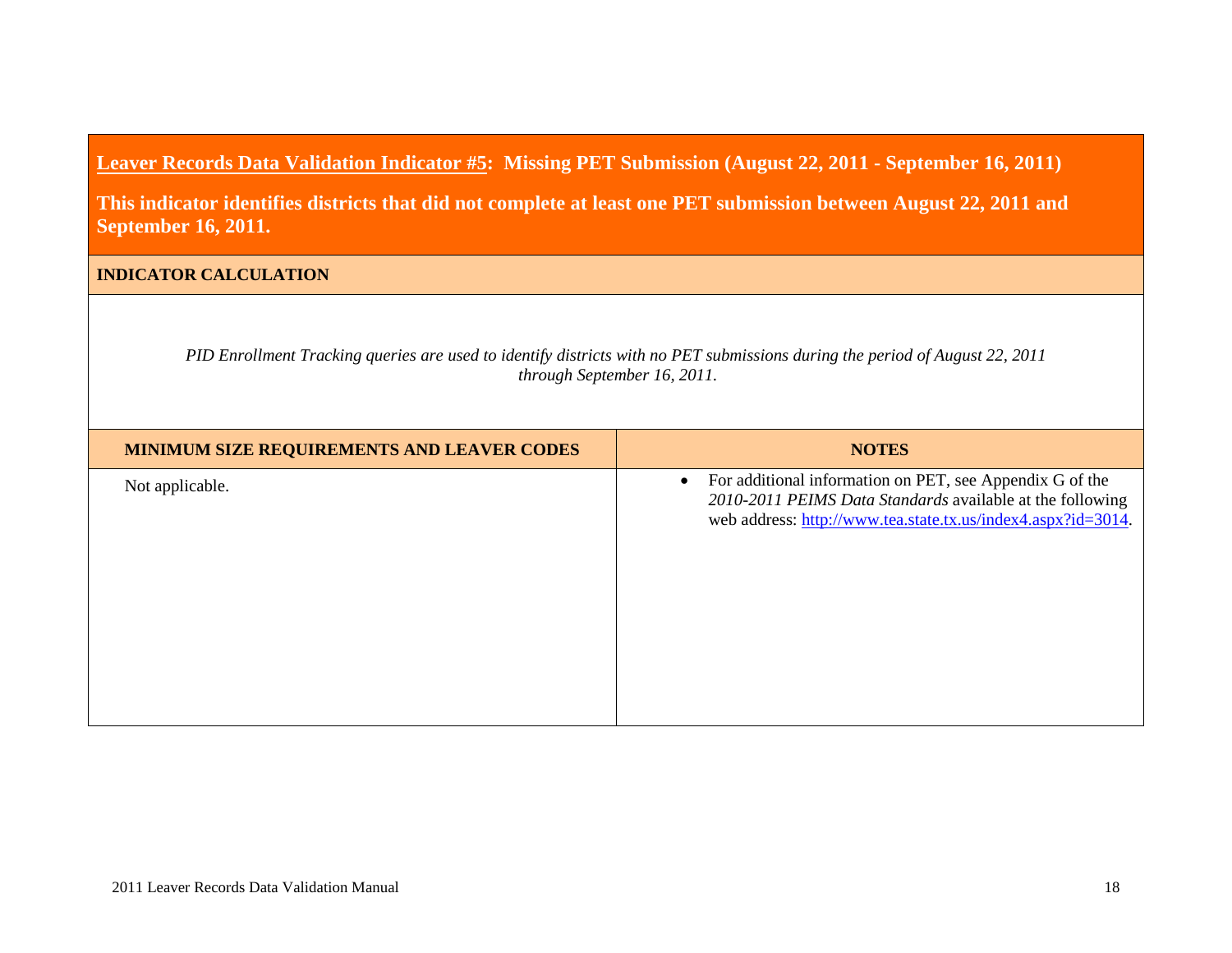**Leaver Records Data Validation Indicator #6: Missing PET Submission (2010-2011 Reporting Year)**

**This indicator identifies districts that did not complete at least one PET submission during the 2010-2011 reporting year.**

#### **INDICATOR CALCULATION**

*PID Enrollment Tracking queries are used to identify districts with no PET Submissions during the period of August 23, 2010 through June 30, 2011.*

| MINIMUM SIZE REQUIREMENTS AND LEAVER CODES | <b>NOTES</b>                                                                                                                                                                          |
|--------------------------------------------|---------------------------------------------------------------------------------------------------------------------------------------------------------------------------------------|
| Not applicable.                            | For additional information on PET, see Appendix G of the<br>2010-2011 PEIMS Data Standards available at the following<br>web address: http://www.tea.state.tx.us/index4.aspx?id=3014. |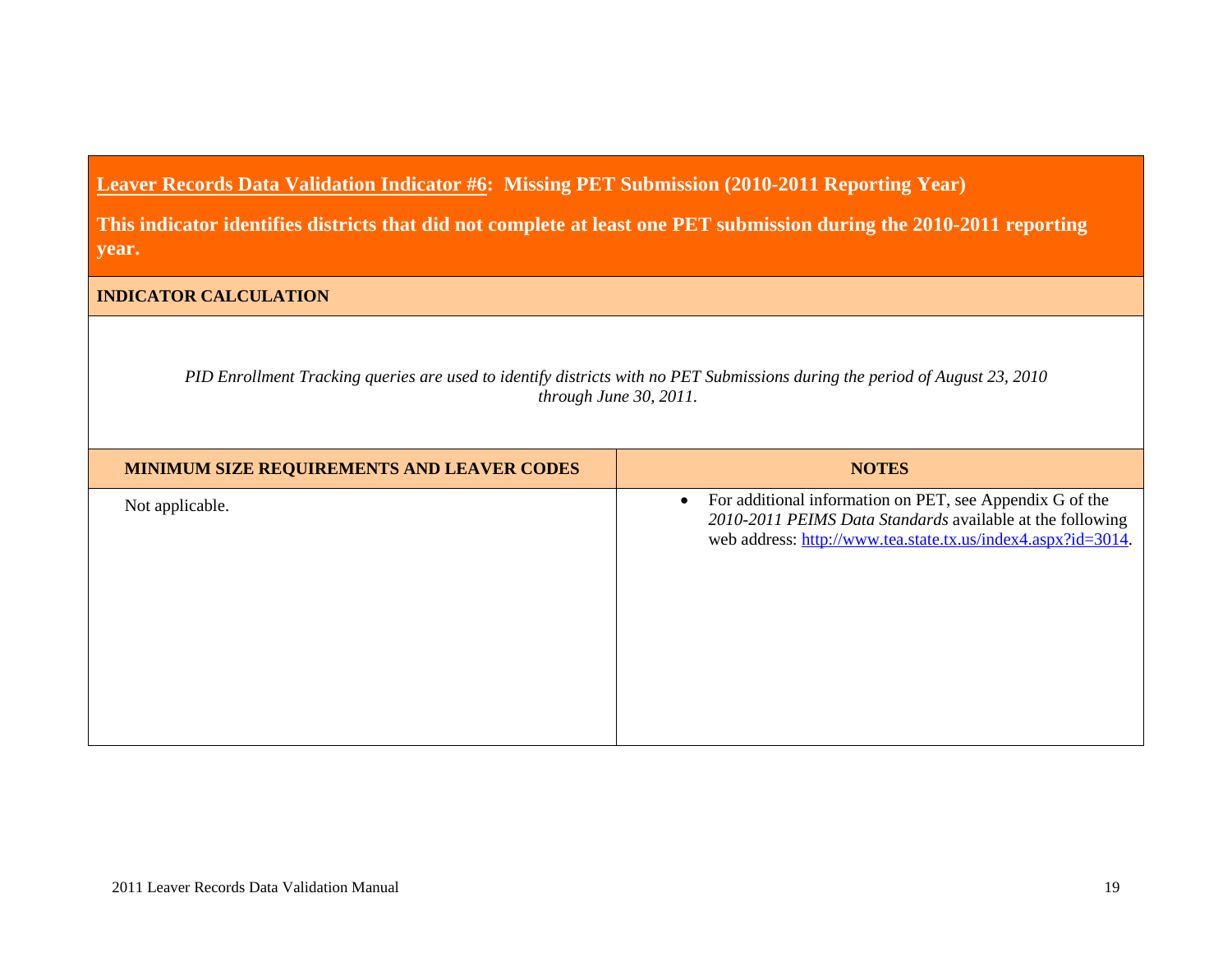**Leaver Records Data Validation Indicator #7: Continuing Students' Dropout Rate (Class of 2009), as of Fall 2010**

**This indicator identifies districts with a continuing students' dropout rate that exceeds the state standard.**

#### **INDICATOR CALCULATION**

| Continuing Students'<br><b>Dropout Rate (Class</b><br>$=$<br>of 2009), as of Fall<br><i>2010</i> | District number of continuers who had dropped out by the fall of 2010<br>District number of students from the Class of 2009 who continued ("continuers") |                                                                                                                                                                                                                                            |  |  |
|--------------------------------------------------------------------------------------------------|----------------------------------------------------------------------------------------------------------------------------------------------------------|--------------------------------------------------------------------------------------------------------------------------------------------------------------------------------------------------------------------------------------------|--|--|
| <b>MINIMUM SIZE REQUIREMENTS AND LEAVER CODES</b><br>least 5 dropouts.                           | Minimum Size Requirements: At least 30 "continuers" and at                                                                                               | <b>NOTES</b><br><i>New!</i> A district is identified under this indicator if its continuing<br>$\bullet$<br>students' dropout rate is 35% or higher.<br>For additional information on the methodology for calculating the<br>$\bullet$     |  |  |
|                                                                                                  |                                                                                                                                                          | annual dropout, completion, and graduation rates, see the<br>Secondary School Completion and Dropouts in Texas Public<br>Schools report available at the following web address:<br>http://www.tea.state.tx.us/acctres/dropcomp_index.html. |  |  |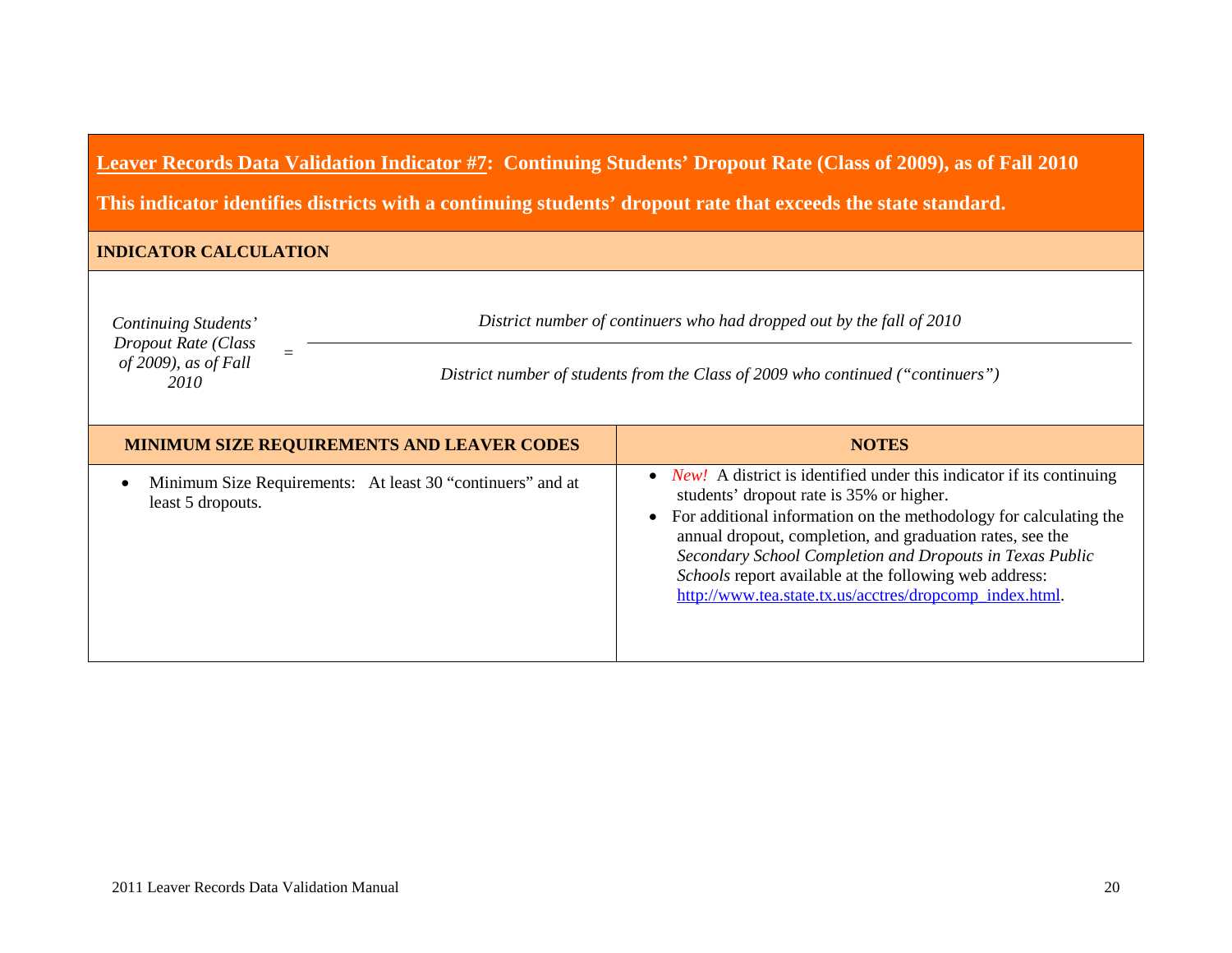## Section III

# Appendices

2011 Leaver Records Data Validation Manual 21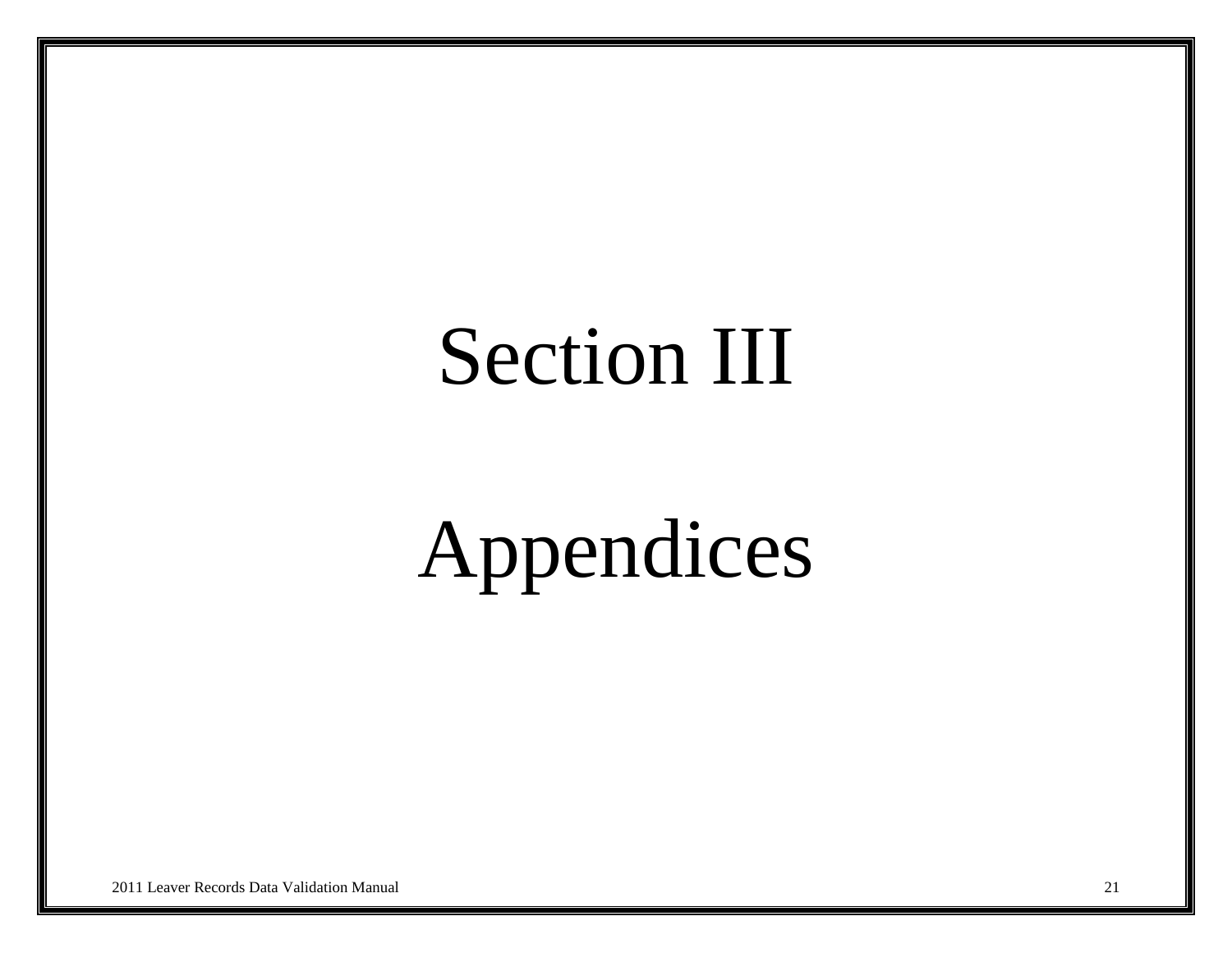*This Page Intentionally Left Blank*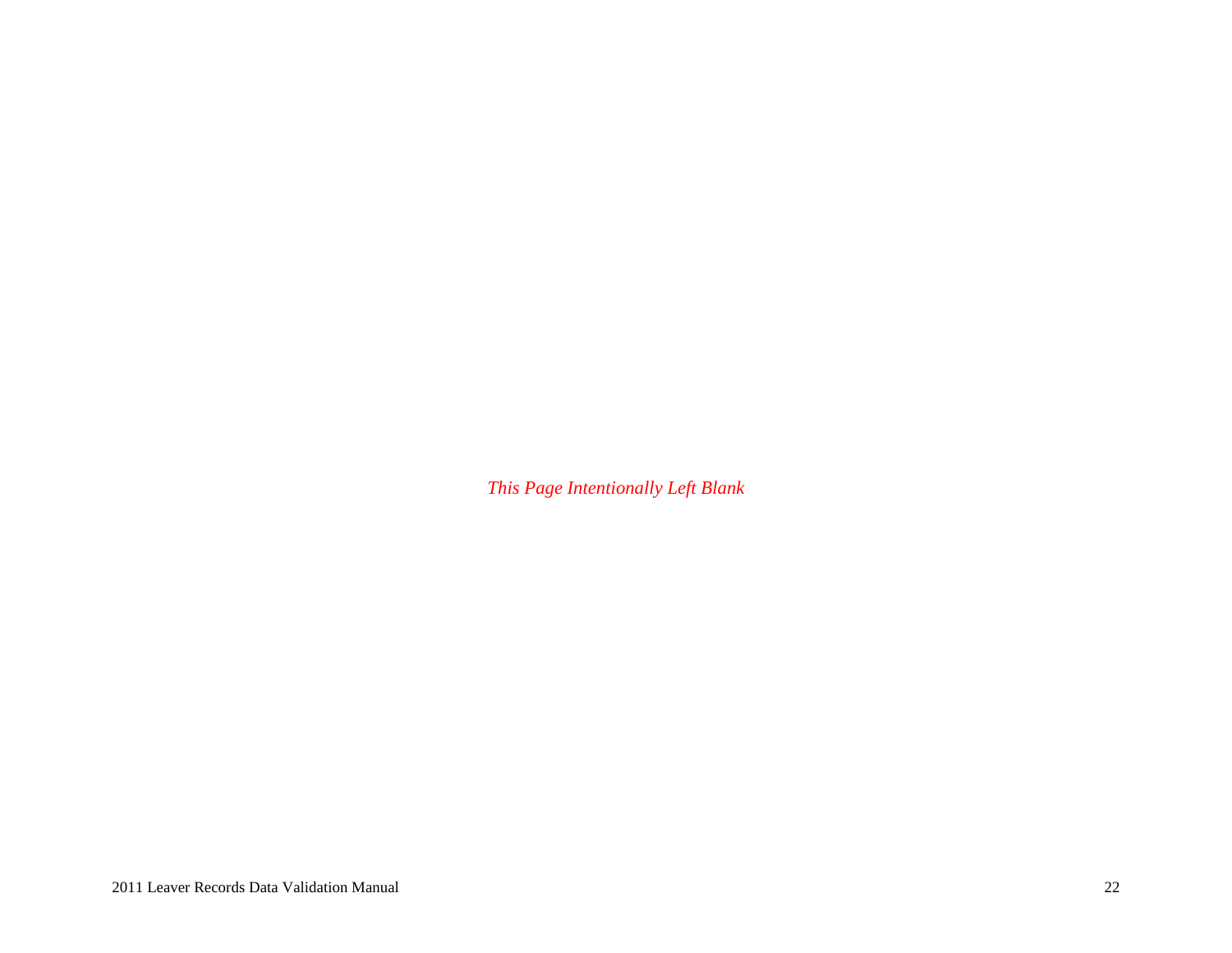#### **Appendix A:**

#### **List of Leaver Reason Codes**

- $\bullet$  01 = Student graduated from a campus in this district or charter
- $\bullet$  03 = Student died while enrolled in school or during the summer break after completing the prior school year
- $16 =$  Student withdrew from/left school to return to family's home country
- 24 = Student withdrew from/left school to enter college and is working towards an Associate's or Bachelor's degree
- $\bullet$  60 = Student withdrew from/left school for home schooling
- 66 = Student was removed by Child Protective Services and the district has not been informed of the student's current status or enrollment
- $78 =$  Student was expelled under the provisions of TEC §37.007 and cannot return to school
- $\bullet$  81 = Student withdrew from/left school to enroll in a private school in Texas
- 82 = Student withdrew from left school to enroll in a public or private school outside Texas
- $\bullet$  83 = Student was withdrawn from school by the district when the district discovered that the student was not a resident at the time of enrollment, had falsified enrollment information, or had not provided proof of identification or immunization records
- 85 = Student graduated outside Texas before entering a Texas public school, entered a public school, and left again
- $\bullet$  86 = Student completed the GED outside Texas
- 87 = Student withdrew from/left school to enroll in the Texas Tech University ISD High School Diploma Program or the University of Texas at Austin High School Diploma Program
- $98 =$  Other (reason unknown or not listed above)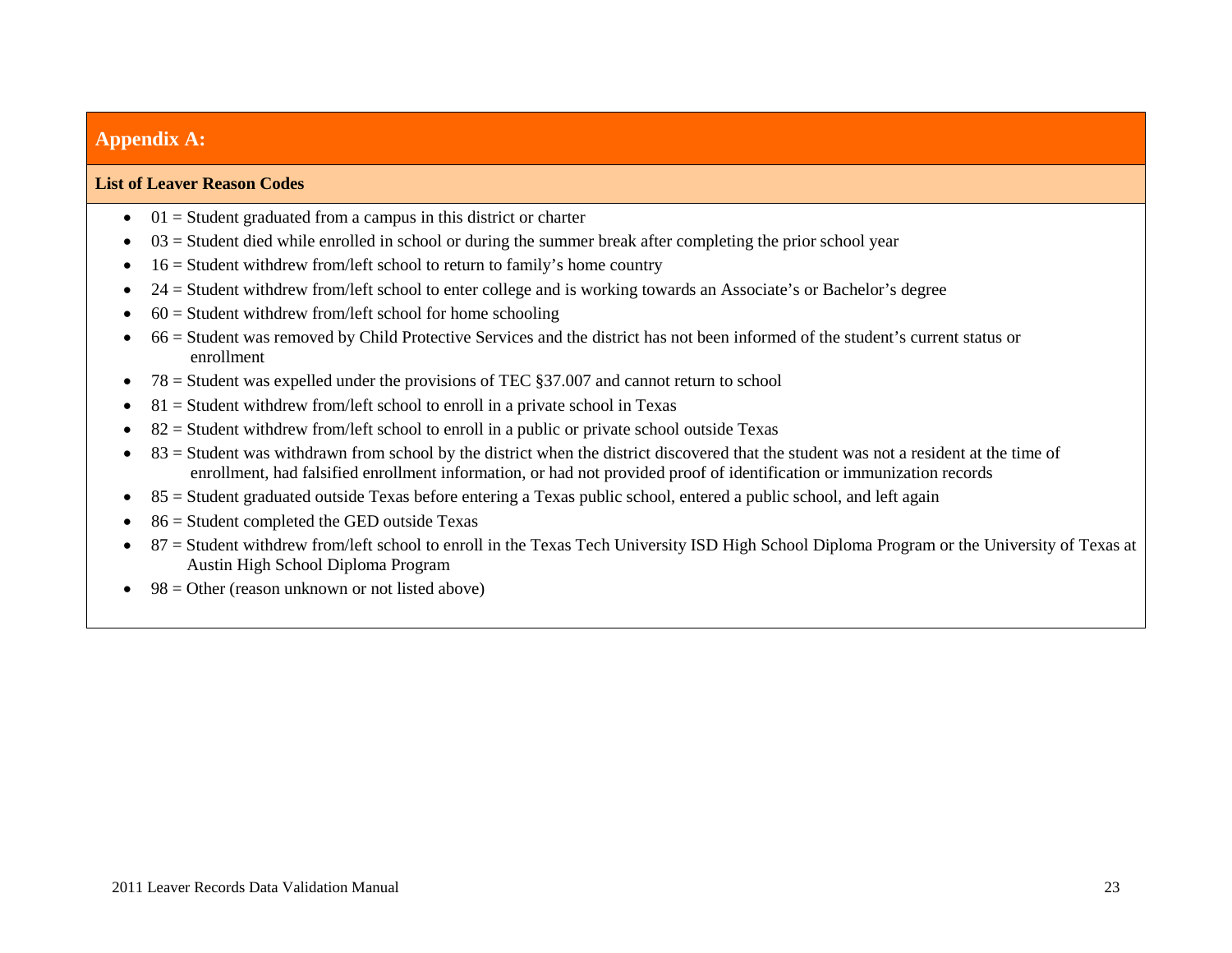*This Page Intentionally Left Blank*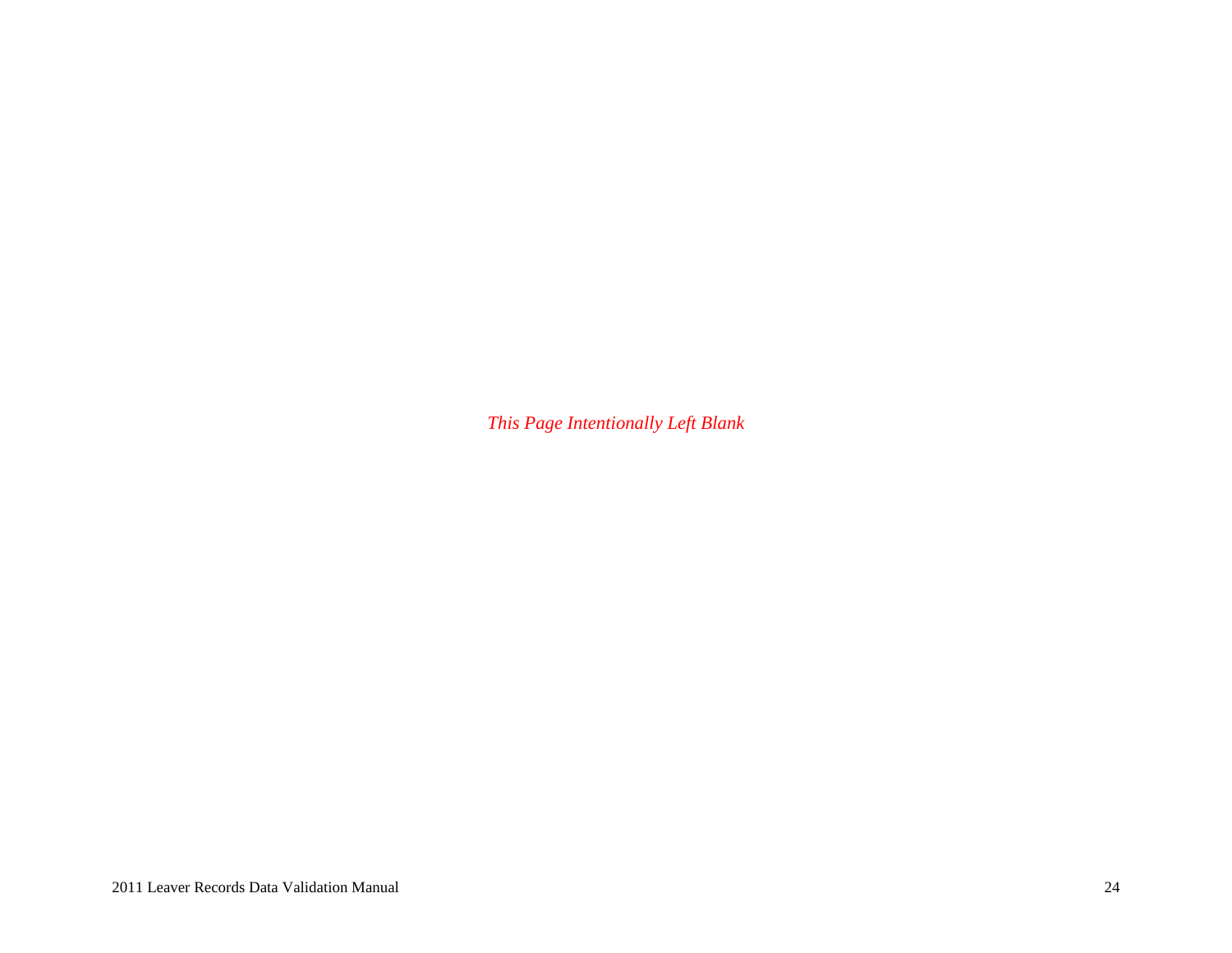#### **Appendix B:**

#### **Brief Descriptions of District Type Classifications, 2009-2010**

- 1. Major Urban A district is classified as major urban if: (a) it is located in a county with a population of at least 750,000; (b) its enrollment is the largest in the county or at least 75 percent of the largest district enrollment in the county; and (c) at least 35 percent of enrolled students are economically disadvantaged. A student is reported as economically disadvantaged if he or she is eligible for free or reduced-price meals under the National School Lunch and Child Nutrition Program. Example: Austin ISD (227901).
- 2. Major Suburban A district is classified as major suburban if: (a) it does not meet the criteria for classification as major urban; (b) it is contiguous to a major urban district; and (c) its enrollment is at least 3 percent that of the contiguous major urban district or at least 4,500 students. A district also is classified as major suburban if: (a) it does not meet the criteria for classification as major urban; (b) it is not contiguous to a major urban district; (c) it is located in the same county as a major urban district; and (d) its enrollment is at least 15 percent that of the nearest major urban district in the county or at least 4,500 students. Examples: Goose Creek ISD (101911) and Castleberry ISD (220917).
- 3. Other Central City  $A$  district is classified as other central city if: (a) it does not meet the criteria for classification in either of the previous subcategories; (b) it is not contiguous to a major urban district; (c) it is located in a county with a population of between 100,000 and 749,999; and (d) its enrollment is the largest in the county or at least 75 percent of the largest district enrollment in the county. Examples: Brownsville ISD (031901) and McAllen ISD (108906).
- 4. Other Central City Suburban A district is classified as other central city suburban if: (a) it does not meet the criteria for classification in any of the previous subcategories; (b) it is located in a county with a population of between 100,000 and 749,999; and (c) its enrollment is at least 15 percent of the largest district enrollment in the county. A district also is other central city suburban if: (a) it does not meet the criteria for classification in any of the previous subcategories; (b) it is contiguous to an other central city district; (c) its enrollment is greater than 3 percent that of the contiguous other central city district; and (d) its enrollment exceeds the median district enrollment of 765 students for the state. Examples: Port Arthur ISD (123907) and Harlingen CISD (031903).
- 5. Independent Town A district is classified as independent town if: (a) it does not meet the criteria for classification in any of the previous subcategories; (b) it is located in a county with a population of 25,000 to 99,999; and (c) its enrollment is the largest in the county or greater than 75 percent of the largest district enrollment in the county. Examples: Victoria ISD (235902) and Winnsboro ISD (250907).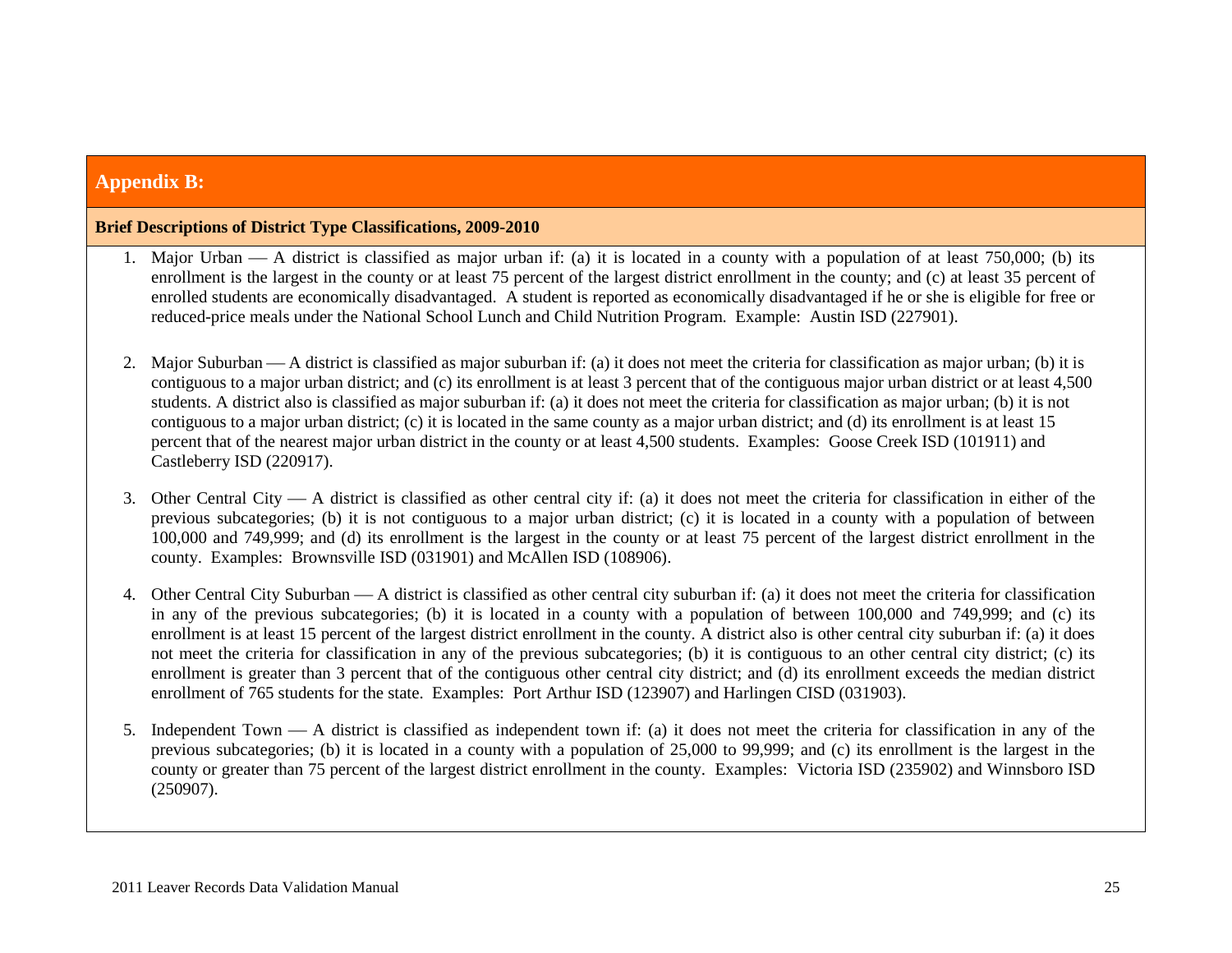#### **Appendix B:**

#### **Brief Descriptions of District Type Classifications, 2009-2010**

- 6. Non-Metropolitan: Fast Growing A district is classified as non-metropolitan: fast growing if: (a) it does not meet the criteria for classification in any of the previous subcategories; (b) it has an enrollment of at least 300 students; and (c) its enrollment has increased by at least 20 percent over the past five years. Example: Jarrell ISD (246907).
- 7. Non-Metropolitan: Stable A district is classified as non-metropolitan: stable if: (a) it does not meet the criteria for classification in any of the previous subcategories; and (b) its enrollment exceeds the median district enrollment for the state. Example: Snyder ISD (208902).
- 8. Rural A district is classified as rural if it does not meet the criteria for classification in any of the previous subcategories. A rural district has either: (a) an enrollment of between 300 and the median district enrollment for the state and an enrollment growth rate over the past five years of less than 20 percent; or (b) an enrollment of less than 300 students. Example: Valley View ISD (049903).
- 9. Charter School Districts Open-enrollment charter schools operating within a facility of a nonprofit or government entity or an institution of higher education. Example: George I. Sanchez Charter School (101804).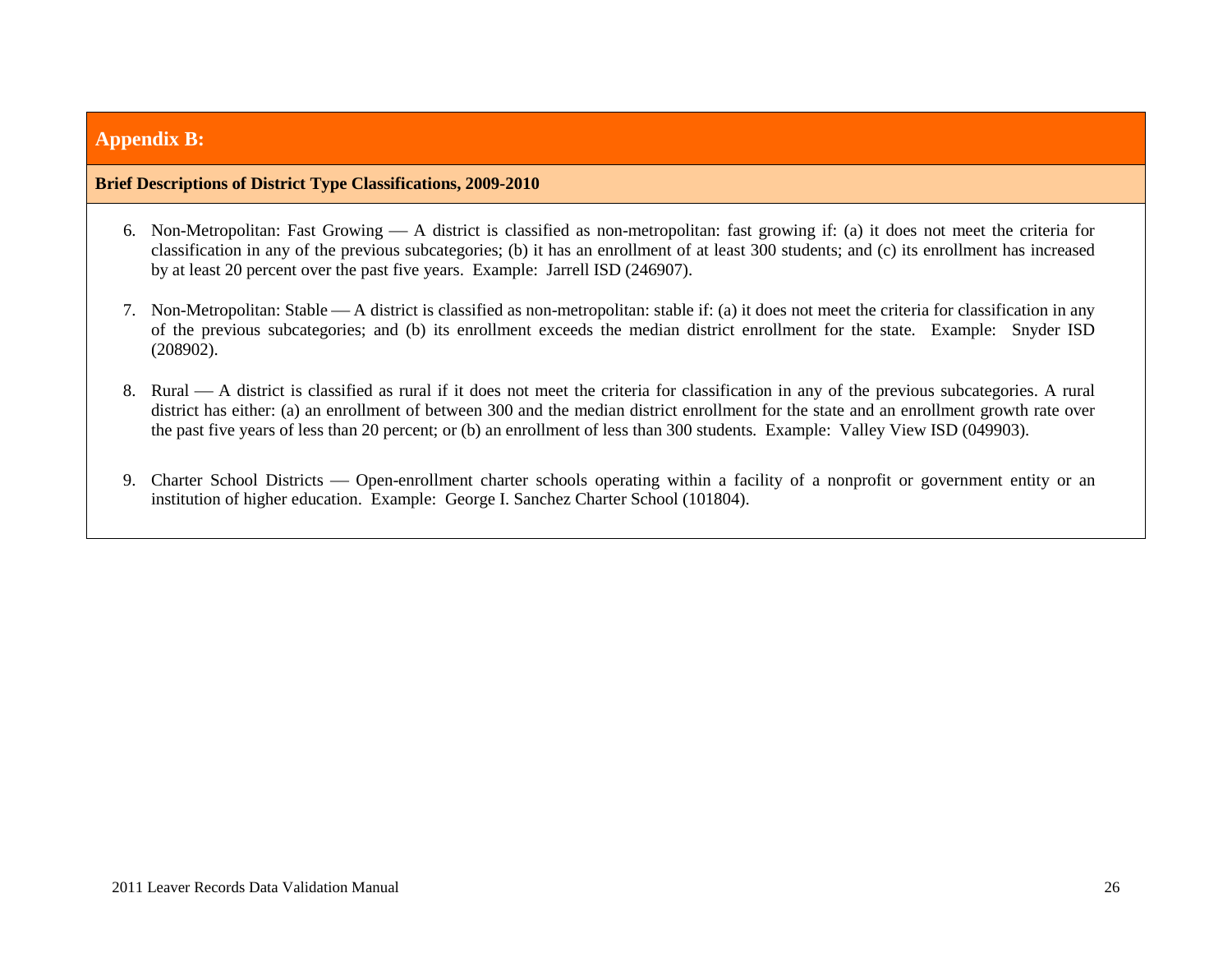| <b>Full Name</b>                  | <b>Region</b>  | <b>City</b>           | <b>Phone</b>            | <b>Email Address</b>      |
|-----------------------------------|----------------|-----------------------|-------------------------|---------------------------|
| DR LISA GARCIA                    | $\mathbf{1}$   | <b>EDINBURG</b>       | $(956)$ 984-6027        | lgarcia@esc1.net          |
| <b>DAN BAEN</b>                   | $\overline{2}$ | <b>CORPUS CHRISTI</b> | $(361)$ 561-8415        | dan.baen@esc2.us          |
| DR SONIA A PEREZ                  | $\overline{2}$ | <b>CORPUS CHRISTI</b> | $(361) 561 - 8407$      | sonia.perez@esc2.us       |
| <b>KATHY GRAHAM</b>               | 3              | <b>VICTORIA</b>       | (361) 573-0731 ext:324  | kgraham@esc3.net          |
| <b>NANCY SANDLIN</b>              | 3              | <b>VICTORIA</b>       | (361) 573-0731 ext:252  | nsandlin@esc3.net         |
| <b>SHERRI MCCORD</b>              | $\overline{4}$ | <b>HOUSTON</b>        | $(713) 744 - 6596$      | smccord@esc4.net          |
| <b>SHARON BENKA</b>               | 4              | <b>HOUSTON</b>        | $(713) 744 - 6358$      | sbenka@esc4.net           |
| FRED SHAFER, JR                   | 4              | <b>HOUSTON</b>        | $(713) 744 - 6586$      | fshafer@esc4.net          |
| <b>MONICA MAHFOUZ</b>             | 5              | <b>BEAUMONT</b>       | $(409)$ 923-5411        | mmahfouz@esc5.net         |
| <b>JAYNE TAVENNER</b>             | 6              | <b>HUNTSVILLE</b>     | $(936)$ 435-8242        | jtavenner@esc6.net        |
| SANDY CAMMARATA-<br><b>GARCIA</b> | 6              | <b>HUNTSVILLE</b>     | $(936)$ 435-8235        | sgarcia@esc6.net          |
| <b>TERESA ANDERSON</b>            | 6              | <b>HUNTSVILLE</b>     | $(936)$ 435-8250        | tanderson@esc6.net        |
| <b>SHARON LUSK</b>                | $\overline{7}$ | <b>KILGORE</b>        | $(903)$ 988-6908        | slusk@esc7.net            |
| <b>PAM ALBRITTON</b>              | 8              | MT PLEASANT           | (903) 572-8551 ext:2762 | palbritton@reg8.net       |
| <b>KARLA COKER</b>                | 8              | MT PLEASANT           | (903) 572-8551 ext:2731 | kcoker@reg8.net           |
| <b>MICKI WESLEY</b>               | 9              | <b>WICHITA FALLS</b>  | (940) 322-6928 ext:370  | micki.wesley@esc9.net     |
| <b>JEAN ASHTON</b>                | 9              | <b>WICHITA FALLS</b>  | $(940)$ 322-6928        | jean.ashton@esc9.net      |
| <b>WES PIERCE</b>                 | 9              | <b>WICHITA FALLS</b>  | $(940)$ 322-6928        | wes.pierce@esc9.net       |
| <b>DARREN FRANCIS</b>             | 9              | <b>WICHITA FALLS</b>  | (940) 322-6928 ext:302  | darren.francis@esc9.net   |
| <b>JILL LANDRUM</b>               | 9              | <b>WICHITA FALLS</b>  | $(940)$ 322-6928        | jill.landrum@esc9.net     |
| <b>JAN MOBERLEY</b>               | 10             | <b>RICHARDSON</b>     | $(972)$ 348-1426        | jan.moberley@region10.org |
| KATHY WRIGHT-CHAPMAN              | 11             | <b>FORT WORTH</b>     | $(817) 740 - 7546$      | KWC@esc11.net             |
| STEPHANIE KUCERA                  | 12             | <b>WACO</b>           | $(254)$ 297-1154        | skucera@esc12.net         |

## **Appendix C: ESC Performance-Based Monitoring Contacts**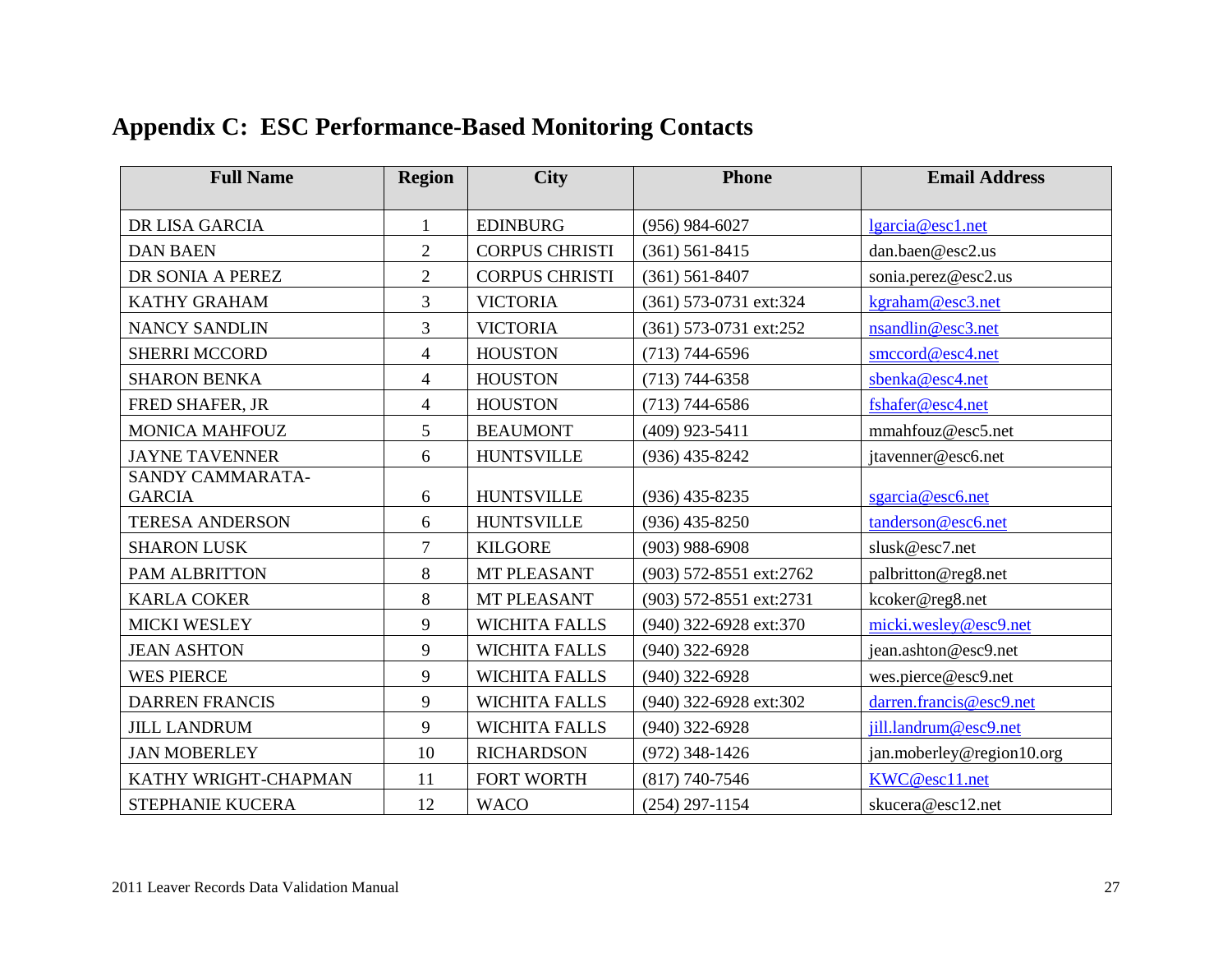| <b>Full Name</b>         | <b>Region</b> | <b>City</b>        | <b>Phone</b>       | <b>Email Address</b>           |
|--------------------------|---------------|--------------------|--------------------|--------------------------------|
| <b>ANGELA COWAN</b>      | 12            | <b>WACO</b>        | $(254)$ 297-1186   | acowan@esc12.net               |
| <b>CHRISTINE HOLECEK</b> | 12            | <b>WACO</b>        | $(254)$ 297-1284   | cholecek@esc12.net             |
| <b>LAURA ABBOTT</b>      | 13            | <b>AUSTIN</b>      | $(512)$ 919-5207   | laura.abbott@esc13.txed.net    |
| <b>CRAIG HENDERSON</b>   | 13            | <b>AUSTIN</b>      | $(512)$ 919-5390   | craig.henderson@esc13.txed.net |
| <b>EMILIA MORENO</b>     | 14            | <b>ABILENE</b>     | $(325) 675 - 8644$ | emoreno@esc14.net              |
| <b>TAMARA MCGAUGHEY</b>  | 14            | <b>ABILENE</b>     | $(325)$ 675-8616   | $t$ mcgaughey@esc14.net        |
| <b>LAURA STRUBE</b>      | 15            | <b>SAN ANGELO</b>  | $(325) 658 - 6571$ | laura.strube@netxv.net         |
| <b>SHIRLEY CLARK</b>     | 16            | <b>AMARILLO</b>    | $(806)$ 677-5130   | shirley.clark@esc16.net        |
| <b>JENNIFER DE LEON</b>  | 17            | <b>LUBBOCK</b>     | $(806)$ 281-5889   | jdeleon@esc17.net              |
| <b>CHEREE SMITH</b>      | 18            | <b>MIDLAND</b>     | (432) 567-3288     | csmith@esc18.net               |
| <b>KAYE ORR</b>          | 18            | <b>MIDLAND</b>     | (432) 567-3244     | kayeorr@esc18.net              |
| <b>JOHN PETREE</b>       | 18            | <b>MIDLAND</b>     | $(432)$ 561-4385   | jpetree@esc18.net              |
| LEE LENTZ-EDWARDS        | 18            | <b>MIDLAND</b>     | $(432)$ 563-2380   | llentz@esc18.net               |
| <b>REBECCA ONTIVEROS</b> | 19            | <b>EL PASO</b>     | $(915) 780 - 5093$ | rontiveros@esc19.net           |
| <b>ANTHONY FRAGA</b>     | 19            | <b>EL PASO</b>     | $(915) 780 - 6553$ | afraga@esc19.net               |
| SHEILA COLLAZO           | 20            | <b>SAN ANTONIO</b> | $(210)$ 370-5481   | sheila.collazo@esc20.net       |
| <b>DAWN WHITE</b>        | 20            | <b>SAN ANTONIO</b> | $(210)$ 370-5402   | dawn.white@esc20.net           |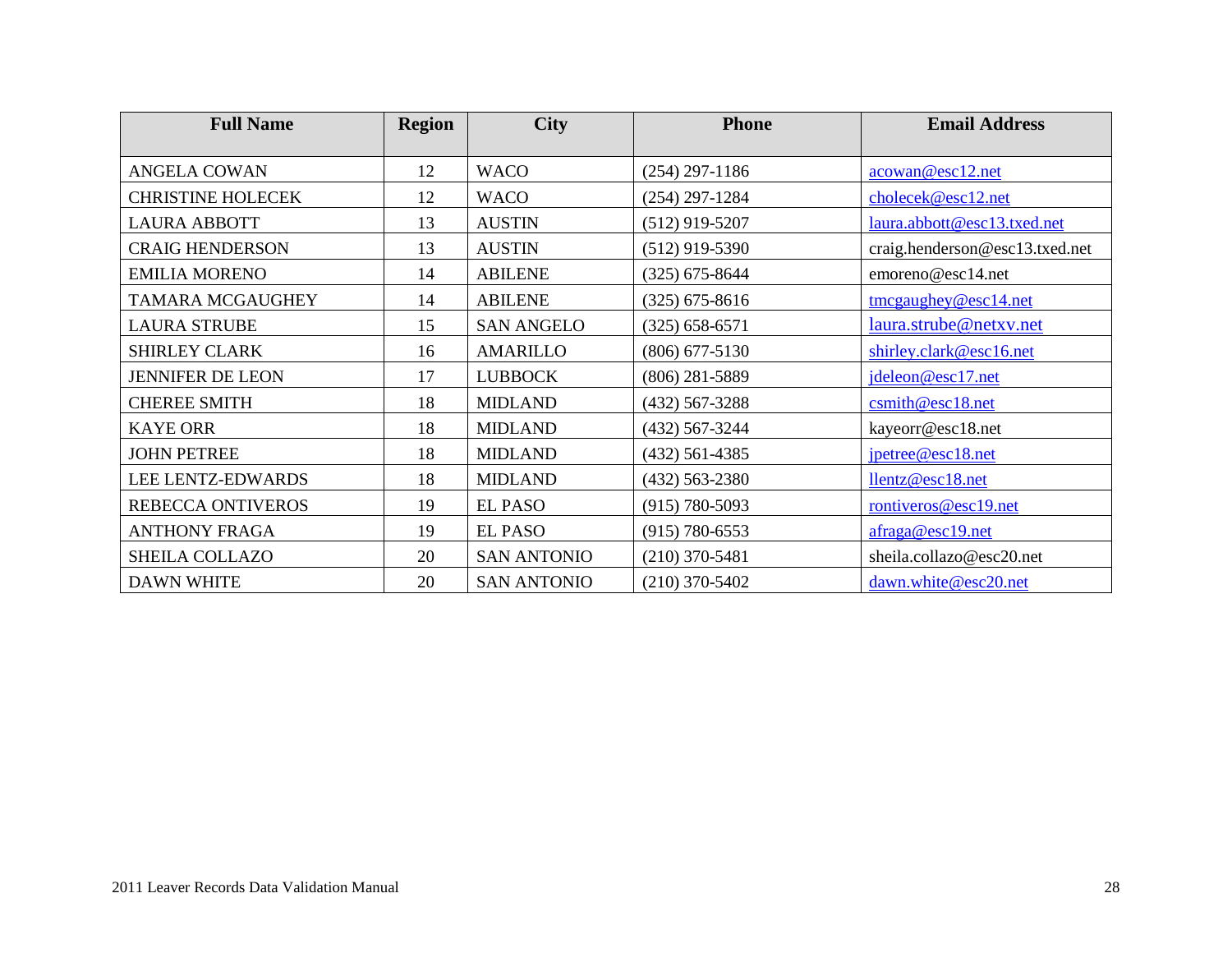## **Section IV: Comments and Questions**

#### **COMMENTS AND QUESTIONS**

**Questions about the** *2011 Leaver Records Data Validation Indicators* **should be addressed to:**

**Address: Texas Education Agency Performance-Based Monitoring 1701 North Congress Avenue Austin, Texas 78701-1494 Phone: (512) 936-6426 Email:** [pbm@tea.state.tx.us](mailto:pbm@tea.state.tx.us)

#### **Comments on the Leaver Records Data Validation Indicators:**

Comments on the 2011 Leaver Records Data Validation Indicators are welcome and will assist the agency in its evaluation and future development efforts. Comments may be submitted to **Rachel Harrington, Director, Performance-Based Monitoring, Texas Education Agency, 1701 North Congress Avenue, Austin, Texas 78701-1494 or sent via e-mail to [pbm@tea.state.tx.us.](mailto:pbm@tea.state.tx.us)** Comments should be provided no later than February 15, 2012, in order to allow sufficient time for consideration in the 2012 data validation development cycle.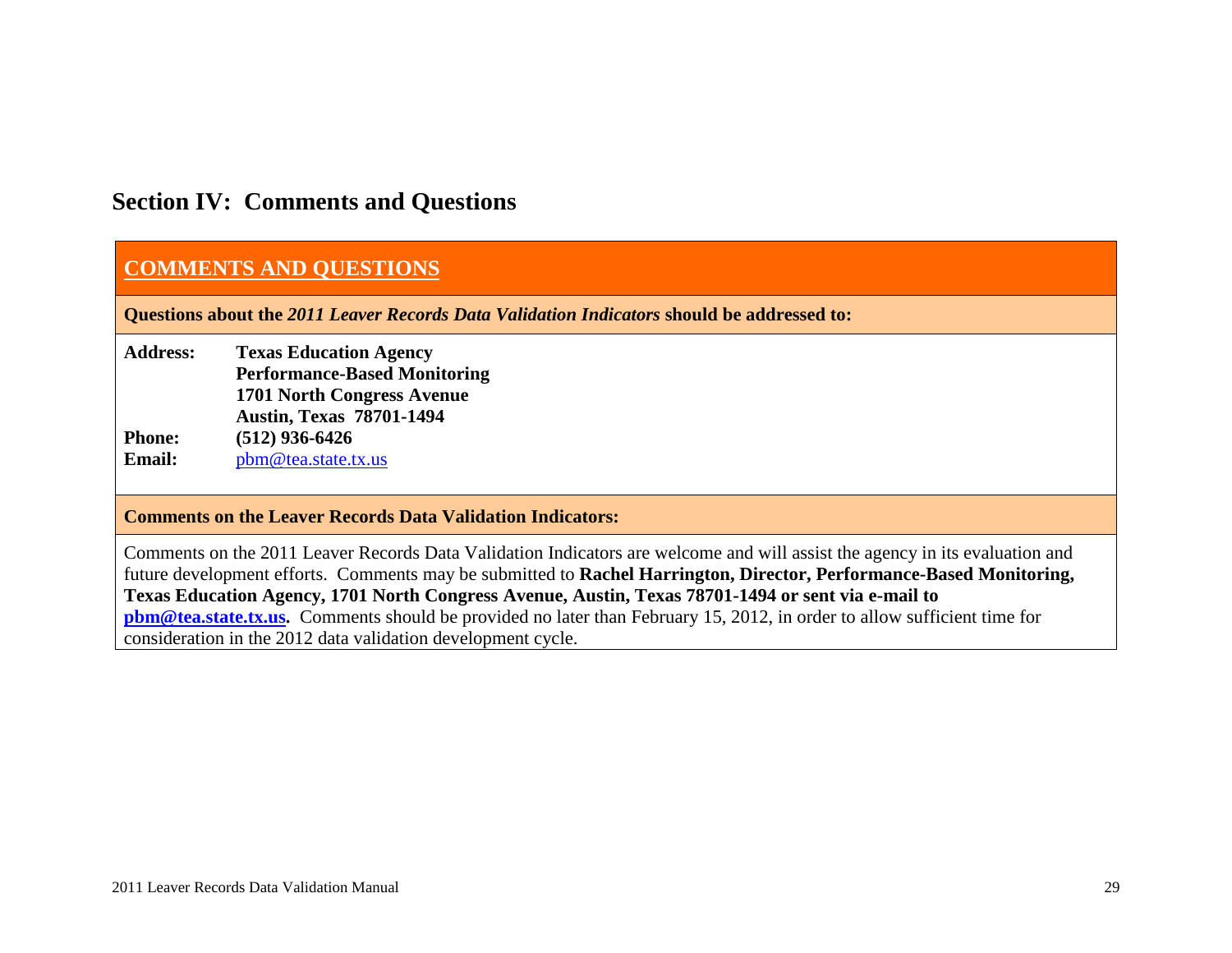*This Page Intentionally Left Blank*